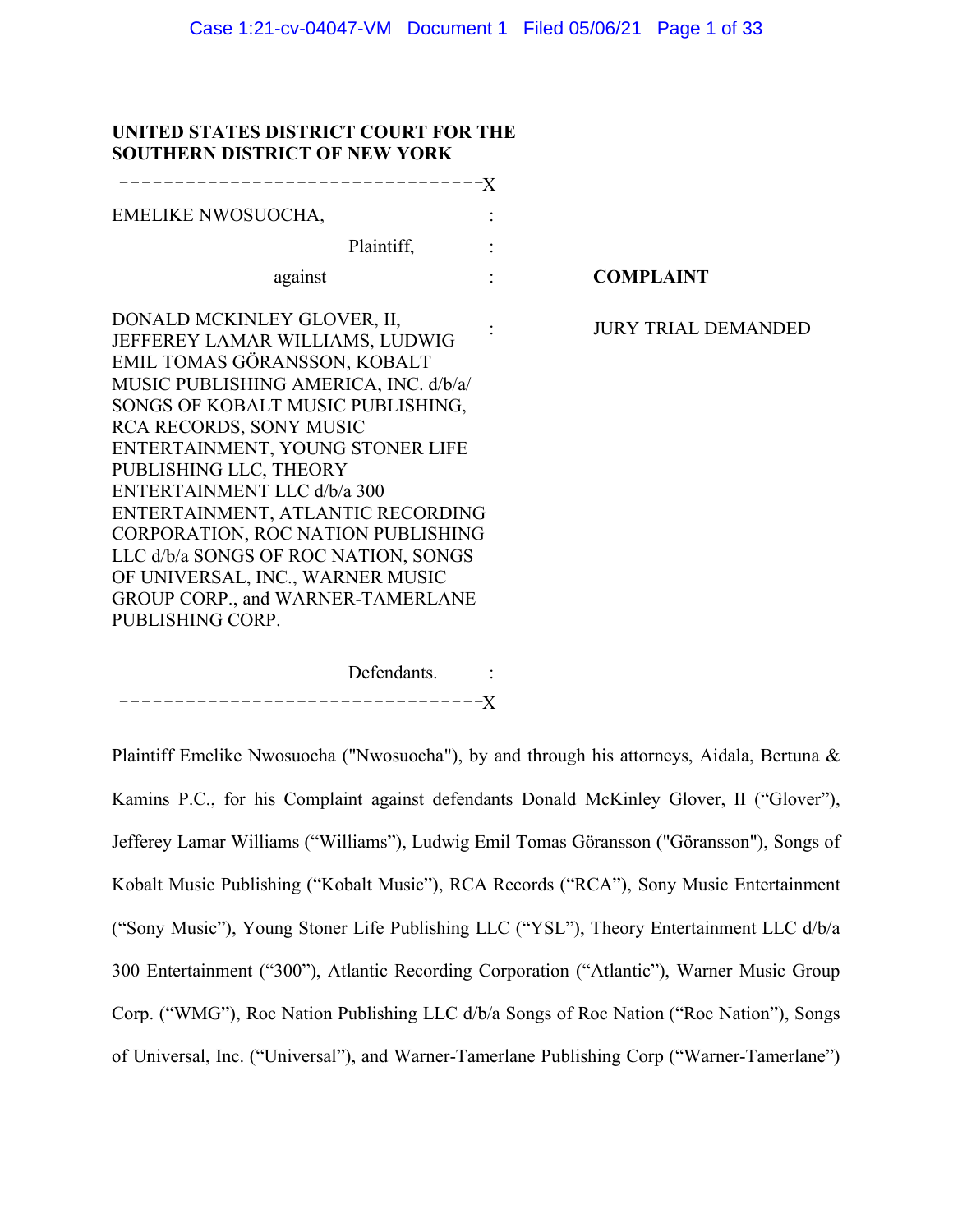#### Case 1:21-cv-04047-VM Document 1 Filed 05/06/21 Page 2 of 33

(collectively, "Defendants"), alleges, on knowledge as to his own actions, and otherwise on information and belief, as follows:

# **PRELIMINARY STATEMENT**

1. Nwosuocha brings this action seeking injunctive and monetary relief for Defendants' infringement via direct and/or indirect copying of Nwosuocha's copyright in Nwosuocha's song entitled "Made in America" (the "Copyrighted Work"), which Nwosuocha registered with the U.S. Copyright Office on May 24, 2017 and owns full copyright in.

2. The crux of the claims in this action brought pursuant to the to the Copyright Act of 1976, as amended (the "Copyright Act"), 17 U.S.C. §§ 101 *et seq*. is that there are substantial similarities between the Copyrighted Work and the song "This is America," which was released pseudonymously by Defendant Glover under his musical stage name, Childish Gambino. Specifically, the substantial similarities between both songs include, but are not limited to, nearly-identical unique rhythmic, lyrical, and thematic compositional and performance content contained in the chorus – or "hook" – sections that are the centerpieces of both songs.

3. Defendants are the writers, producers, performers, record labels, publishers, distributors, managers, administrators, and/or distributors of the infringing work "This is America" (the "Infringing Work").

4. In or about early September, 2016 Nwosuocha wrote and created the Copyrighted Work. Nwosuocha subsequently displayed the Copyrighted Work to the public on September 11, 2016 by uploading it to popular streaming platform Soundcloud, where end users were allowed to listen to the song on the Soundcloud platform as a free stream. Nwosuocha later again publicly displayed the Copyrighted Work by uploading it, accompanied by a music video, to YouTube on or about November 9, 2016, where end users were allowed to listen to the song on the YouTube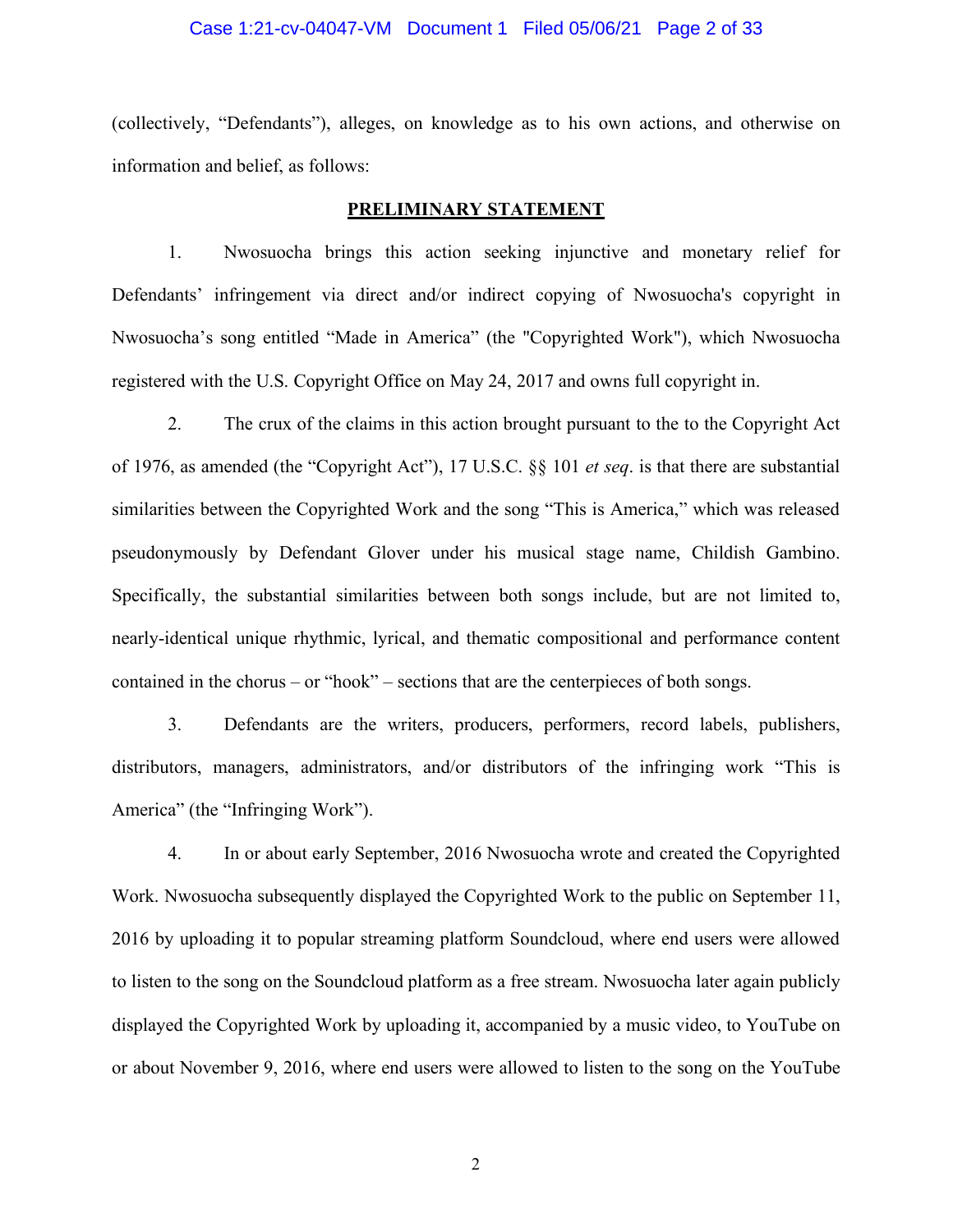#### Case 1:21-cv-04047-VM Document 1 Filed 05/06/21 Page 3 of 33

platform as a free stream. A screenshot reflecting these initial two public displays of the Copyrighted Work by Nwosuocha is annexed hereto as **EXHIBIT A**.

5. Subsequent to publicly displaying the Copyrighted Work on Soundcloud and YouTube, Nwosuocha registered his full and exclusive copyright in the Copyrighted Work with the U.S. Copyright Office on May 24, 2017 in advance of the Copyrighted Work's first publication. The Copyrighted Work would be published for the first time as the lead single for his then-unpublished album entitled "Eleven: The Junior Senior Year" (the "Album"), which he also owns full copyright to. The Certificate of Copyright reflecting the foregoing registration is annexed hereto as **EXHIBIT B**. Nwosuocha is the owner of all copyrights in the Copyrighted Work.

6. Since creating the Copyrighted Work and fixing it to a tangible medium, Nwosuocha has published, distributed, advertised, licensed, performed, publicly displayed, and sold the Copyrighted Work in the United States by, among other means, uploading the Copyrighted Work to all major music streaming platforms, including YouTube, Apple Music, Spotify, Tidal, and Soundcloud, and by selling downloadable digital copies of the Copyrighted Work.

7. All of the claims asserted herein arise out of and are based on Defendants' copying, reproduction, distribution, public display, performance, sale, licensing, marketing, promotion and/or other exploitation of the Copyrighted Work without Nwosuocha's consent. Nwosuocha sues for copyright infringement under the United States Copyright Act of 1976, as amended (the "Copyright Act"), 17 U.S.C. § 101 *et seq*.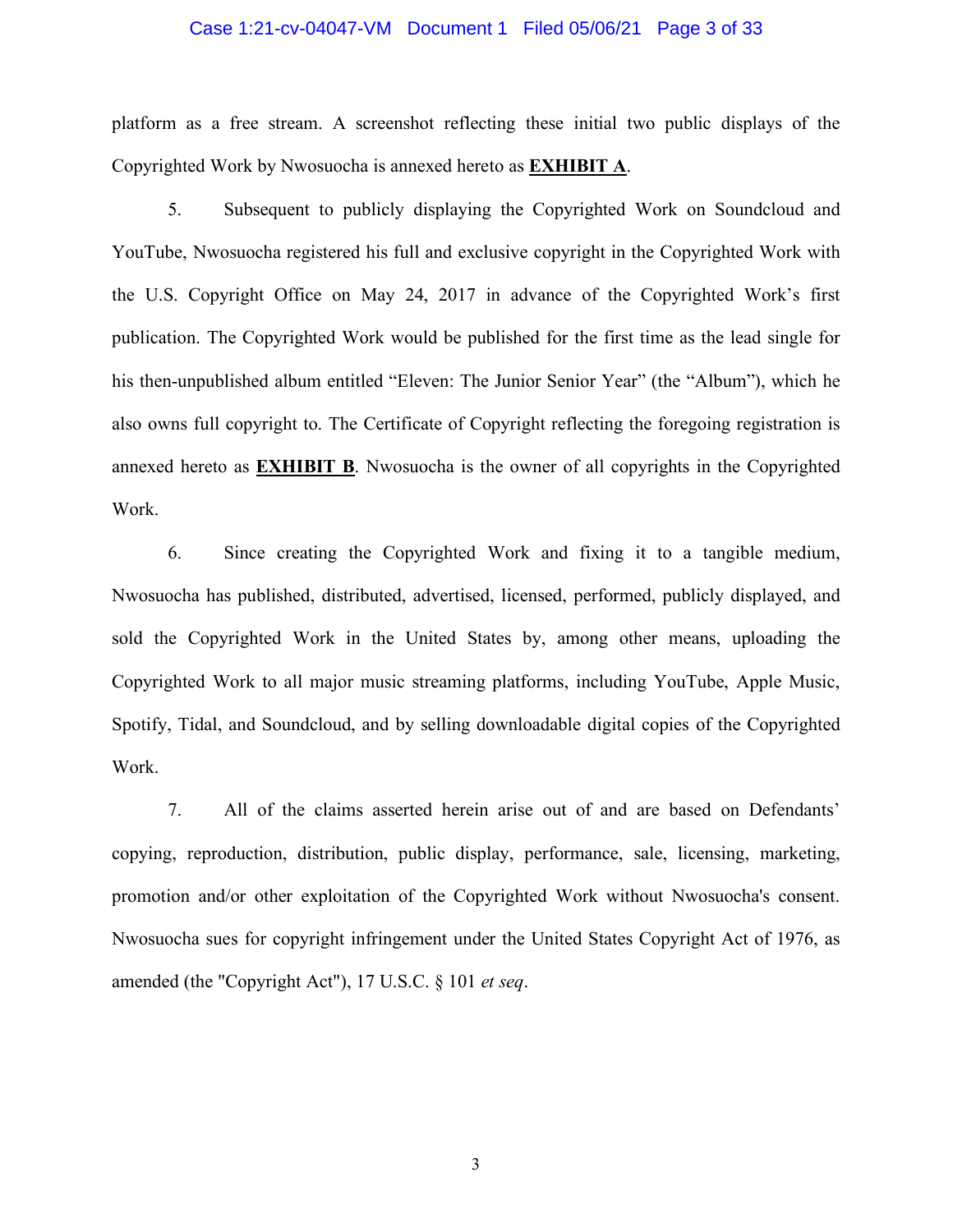#### Case 1:21-cv-04047-VM Document 1 Filed 05/06/21 Page 4 of 33

8. Nwosuocha seeks all remedies afforded to him by the Copyright Act, including preliminary and permanent injunctive relief, Nwosuocha's damages and Defendants' profits from Defendants' infringing conduct, and other monetary relief.

### **JURISDICTION AND VENUE**

9. This court has jurisdiction over this copyright infringement action pursuant to 28 U.S.C. §§ 1331 and 1338(a) because this action arises under the Copyright Act. Federal Courts have exclusive jurisdiction over such claims pursuant to 28 U.S.C. § 1331.

10. This court has personal jurisdiction over the enumerated Defendants because they have directed their infringing activities with respect to the Infringing Work to New York residents, and New York residents are able to purchase, download, and stream the Infringing Work and works that are derivative of the Infringing Work.

11. Defendants have engaged in systematic and continuous business activities, including those relating to the Infringing Works, in New York. As such, the Defendants have engaged in continuing business activities in the instant jurisdiction.

12. Defendants are, at minimum, constructively aware of their continuous and substantial commercial interactions with New York residents.

13. Defendant Glover has performed, and he and the other Defendants have authorized, organized, and promoted performances of the Infringing Work in New York.

14. The Defendants have generated touring and recording revenues from the unauthorized and unlawful exploitation of the infringing work, including receiving substantial revenue from such exploitation in New York. They have advertised the Infringing Works to New York residents.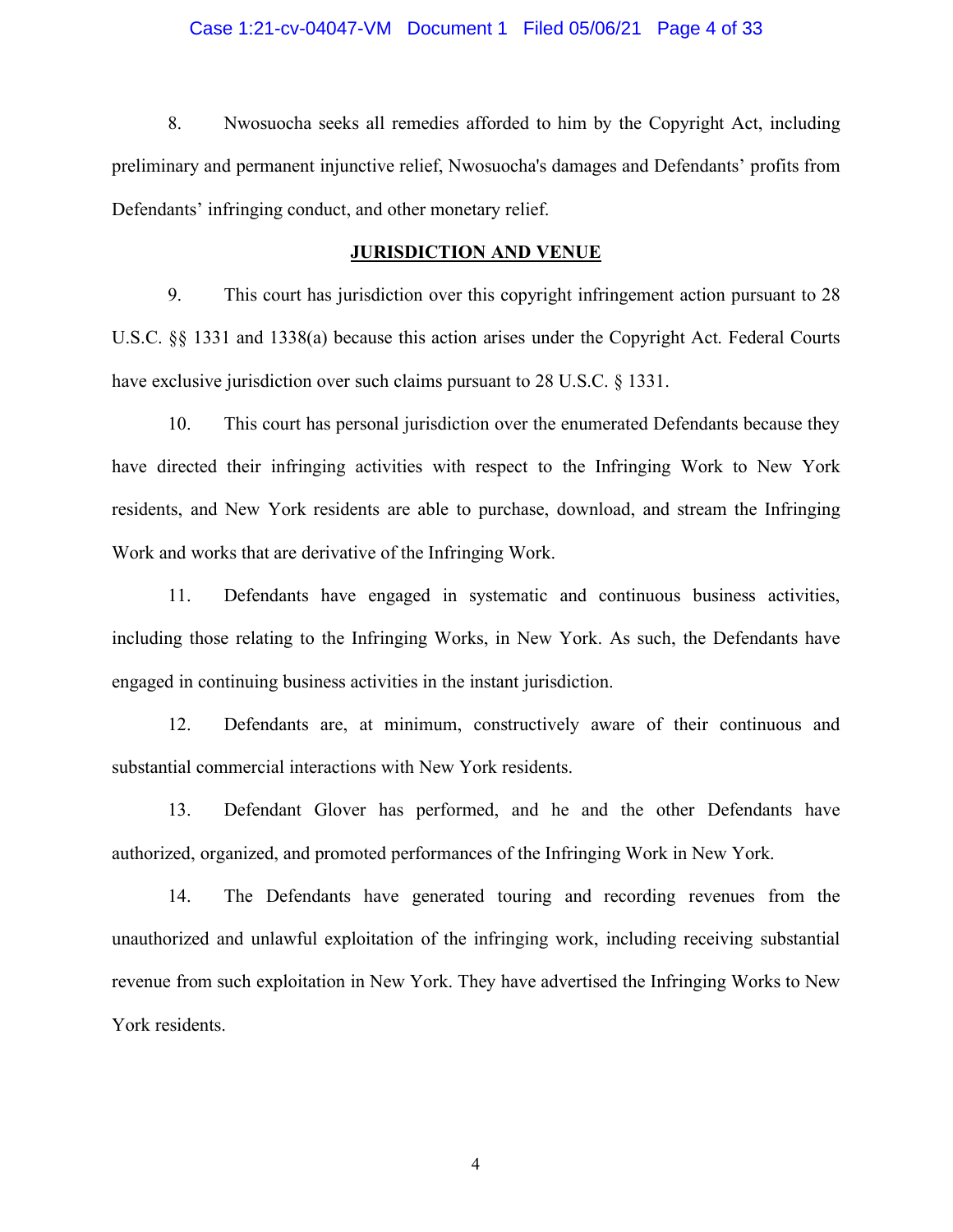#### Case 1:21-cv-04047-VM Document 1 Filed 05/06/21 Page 5 of 33

15. The Defendants, individually and collectively, have generated substantial revenue from the exploitation of the infringing works in New York.

16. New York has a considerable interest in adjudicating disputes wherein New York residents are the target of the harm resulting from exploitation of the infringing work

17. Venue is proper in this district under 28 U.S.C. §§ 1391(b), 1391(c) and 1400(a) because Defendants maintain offices in and are subject to personal jurisdiction in this Judicial District and have committed unlawful acts of infringement in this judicial district, and because a substantial part of the events giving rise to the within claims occurred in this judicial district.

#### **PARTIES**

18. Nwosuocha is an individual who resides in and is a citizen of Miami-Dade County, Florida. Nwosuocha is a musician, singer, vocalist, songwriter, and producer who disseminates and/or performs his musical works under the pseudonym/stage name "Kidd Wes." Nwosuocha is further engaged in, among other things, conducting the business of publicly performing, distributing, selling, marketing, licensing, promoting, and/or otherwise exploiting his musical works.

19. Upon information and belief, Defendant Glover resides in Los Angeles County, California. Among other ventures, Defendant Glover is an American singer, songwriter, and rapper who releases music under the stage name Childish Gambino, and who caused the public release of the Infringing Work on May  $6<sup>th</sup>$ , 2018, and who has since then has caused the Infringing Work to be widely published distributed, performed, licensed, displayed, marketed, promoted, reproduced, copied and/or otherwise exploited. Upon further information and belief, Defendant Glover has derived substantial revenues and/or profits from the exploitation of the Infringing Work.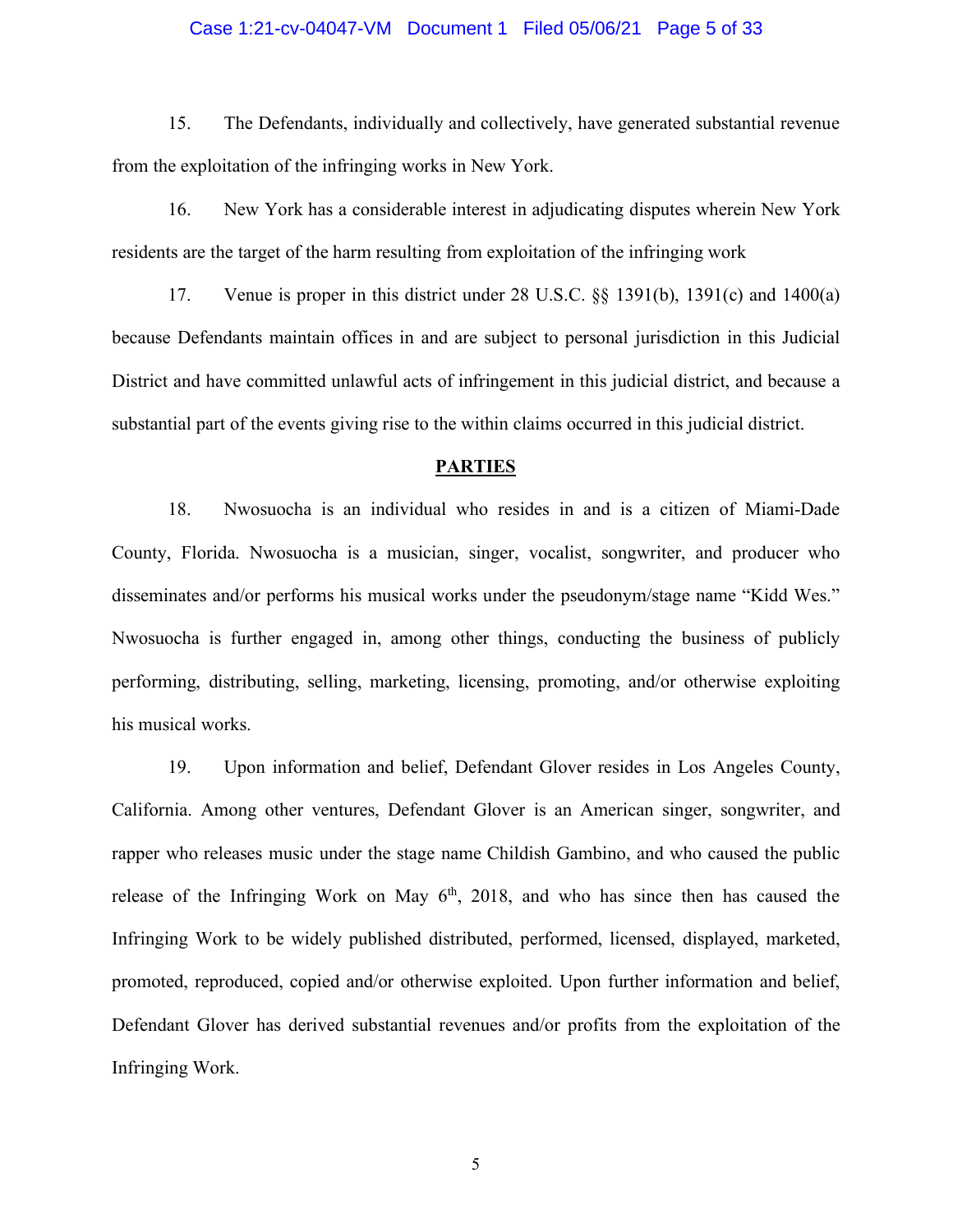### Case 1:21-cv-04047-VM Document 1 Filed 05/06/21 Page 6 of 33

20. Upon information and belief, Defendant Kobalt Music is a Delaware corporation in the business, among others, of music publishing, with a principal place of business in New York, New York. Upon further information and belief, Kobalt Music is one of the publishers of the Infringing Work, has been responsible for, among other things, coordinating publishing, administrative, and creative support services with respect to the Infringing Work. Upon further information and belief, Defendant Kobalt Music has derived substantial revenues and/or profits from the exploitation of the Infringing Work.

21. Upon information and belief, Defendant Sony Music is a major global music company that produces, manufactures, publishes, licenses, distributes, administers, markets, and/or exploits prerecorded music, among other business ventures. Upon further information and belief, Defendant Sony Music is the parent entity that owns Defendant RCA. Upon further information and belief, Defendant Sony Music has assisted in and/or directly facilitated, among other things, the publication, licensing, promotion, reproduction, sale and/or exploitation of the Infringing Work. Upon further information and belief, Defendant Sony Music conducts systematic and continuous business in this district and has derived substantial revenues and/or profits from the exploitation of the Infringing Work.

22. Upon information and belief, Defendant RCA is an unincorporated division of Sony Music that does regular business in New York and maintains an office in New York. Defendant RCA is the record label entity to which Defendant Glover is signed for the purposes of creating, producing, manufacturing, publishing, licensing, distributing, performing, displaying, marketing, promoting, and/or otherwise exploiting the music he creates, writes and/or performs under his stage name Childish Gambino, including the Infringing Work. Upon information and belief, Defendant RCA has assisted in and/or directly facilitated, among other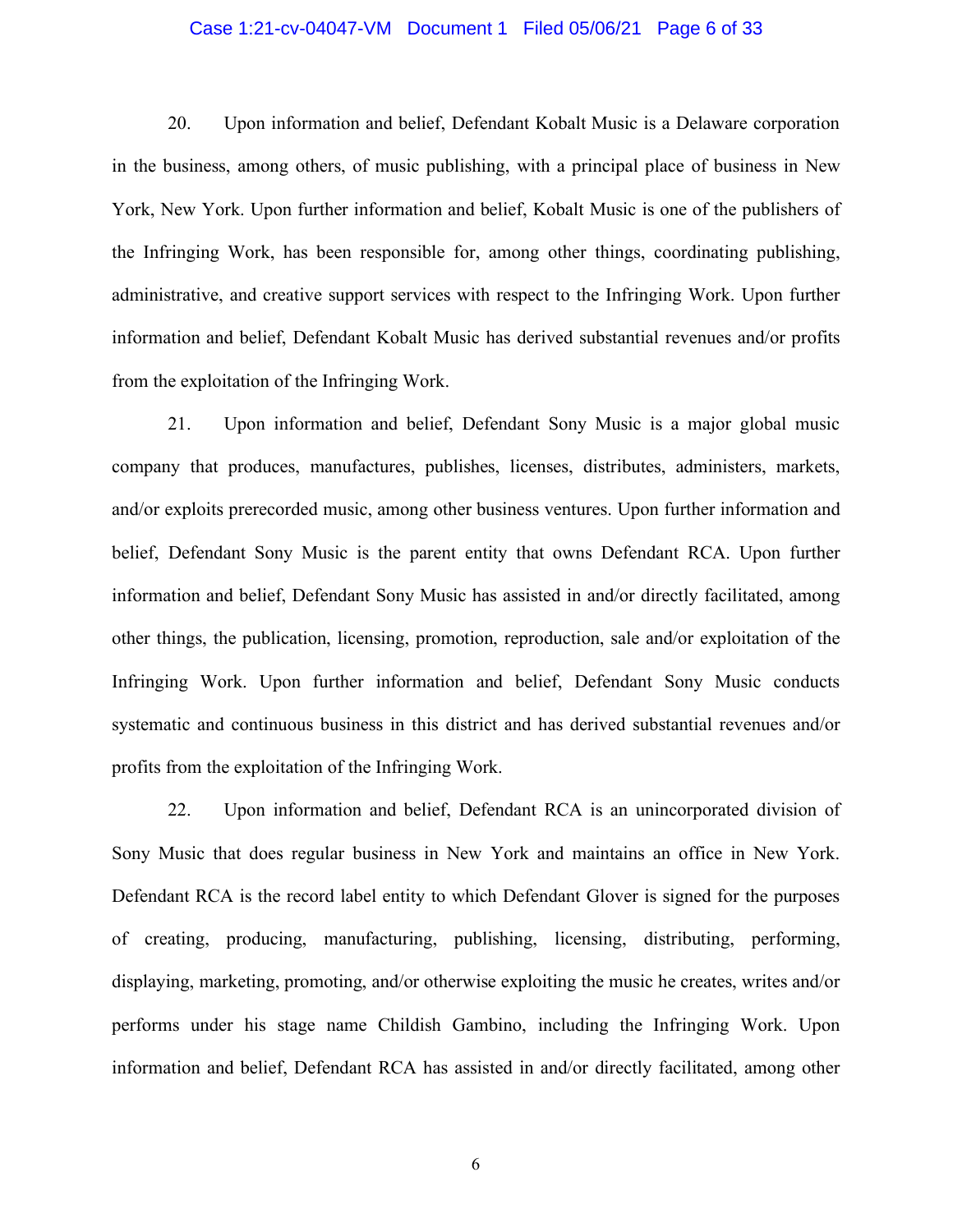### Case 1:21-cv-04047-VM Document 1 Filed 05/06/21 Page 7 of 33

things, the publishing, licensing, administration, distribution, dissemination, and/or the exploitation of the Infringing Work, and has caused copies of the Infringing Work to be widely published, distributed, performed, displayed, marketed, promoted, reproduced, copied and/or otherwise exploited to the public. Upon further information and belief, Defendant RCA has derived substantial revenues and/or profits from the exploitation of the Infringing Work.

23. Upon information and belief, Defendant Williams resides in Fulton County, Georgia. Among other ventures, Defendant Williams is an American singer, songwriter, and rapper who releases music under the stage name Young Thug, who regularly does business in New York, and who is credited as a writer of the Infringing Work and who vocally performs on the Infringing Work. Defendant Williams has caused the Infringing Work to be widely published, distributed, licensed, performed, displayed, marketed, promoted, reproduced, copied and/or otherwise exploited. Upon information and belief, Defendant Williams has derived substantial revenues and/or profits from the exploitation of the Infringing Work.

24. Upon information and belief, Defendant YSL is a Georgia limited liability company whose principal and sole member is Defendant Williams, and which functions as Defendant Williams' publishing imprint. Upon further information and belief, Defendant YSL has caused the Infringing Work to be widely published, distributed, licensed, performed, displayed, marketed, promoted, reproduced, copied and/or otherwise exploited, and has derived substantial revenues and/or profits therefrom.

25. Upon information and belief, Defendant 300 is a Delaware limited liability company doing regular business in New York, and with a principal place of business in New York, New York. Upon further information and belief, Defendant 300 is the record label to which Defendant Williams is signed for the purposes of creating, producing, manufacturing,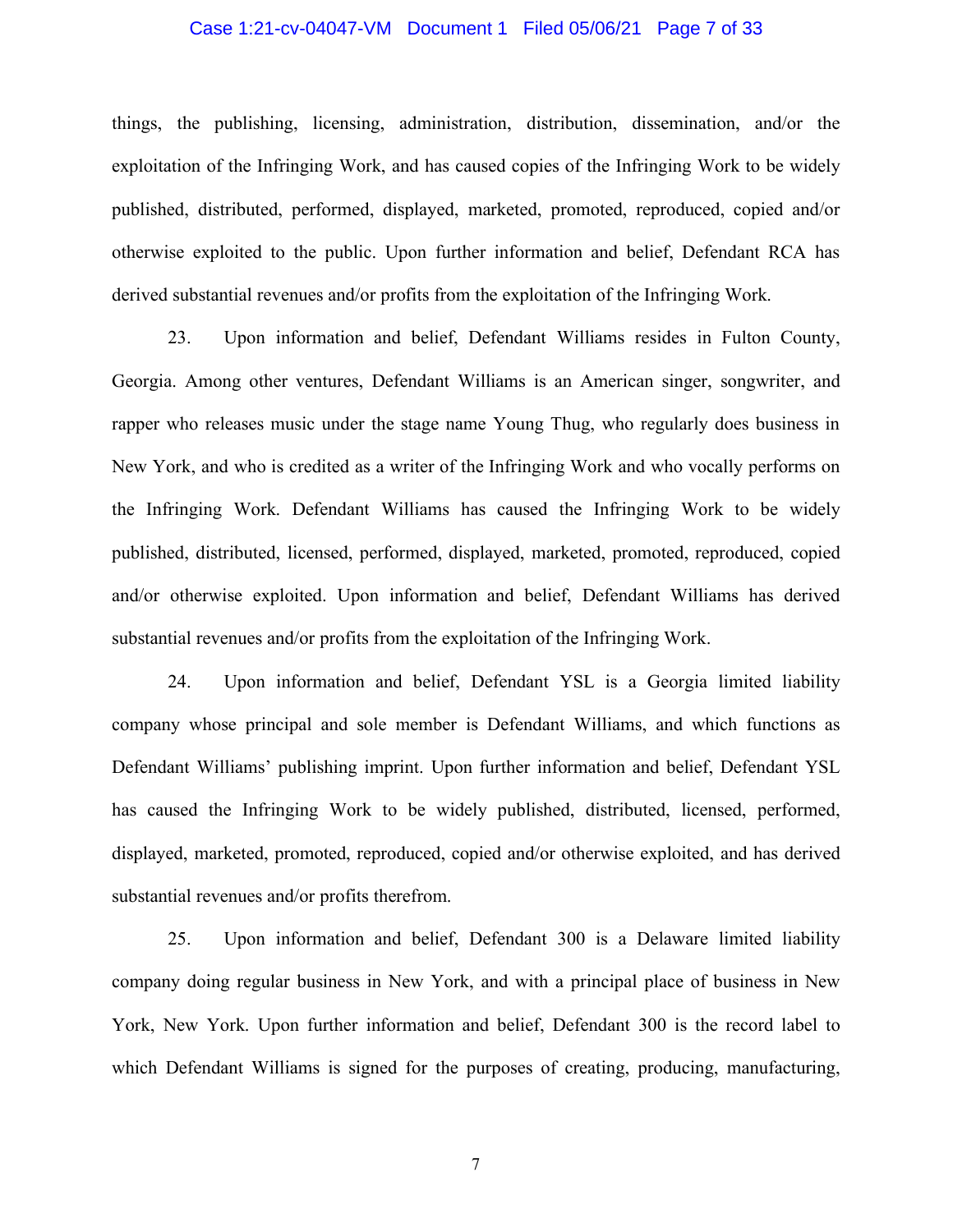### Case 1:21-cv-04047-VM Document 1 Filed 05/06/21 Page 8 of 33

publishing, licensing, distributing, performing, displaying, marketing, promoting, and/or otherwise exploiting the music he creates, writes and/or performs under his stage name Young Thug, including the Infringing Work, and is the record label that has acted as the distributor for music released and/or published through Defendant YSL's imprint. Upon further information and belief, Defendant 300 has assisted in and/or directly facilitated, among other things, the publishing, licensing, administration, distribution, dissemination, and/or the exploitation of the Infringing Work, and has caused copies of the Infringing Work to be widely published, distributed, performed, displayed, marketed, promoted, reproduced, copied and/or otherwise exploited to the public. Upon further information and belief, Defendant 300 has derived substantial revenues and/or profits from the exploitation of the Infringing Work.

26. Upon information and belief, Defendant Atlantic is a Delaware corporation with offices in, and doing regular business in, the State of New York. Upon further information and belief, Defendant Atlantic has acted as the distributor of all music distributed by and through Defendant 300, including the Infringing Work. Upon further information and belief, Defendant Atlantic has assisted in and/or directly facilitated, among other things, the publishing, licensing, administration, distribution, dissemination, and/or the exploitation of the Infringing Work, and has caused copies of the Infringing Work to be widely published, distributed, performed, displayed, marketed, promoted, reproduced, copied and/or otherwise exploited to the public. Upon further information and belief, Defendant Atlantic has derived substantial revenues and/or profits from the exploitation of the Infringing Work.

27. Upon information and belief, Defendant WMG is a major global music corporation organized under the laws of Delaware with its principal offices in New York, New York. Defendant Upon further information and belief, WMG is the parent company Defendant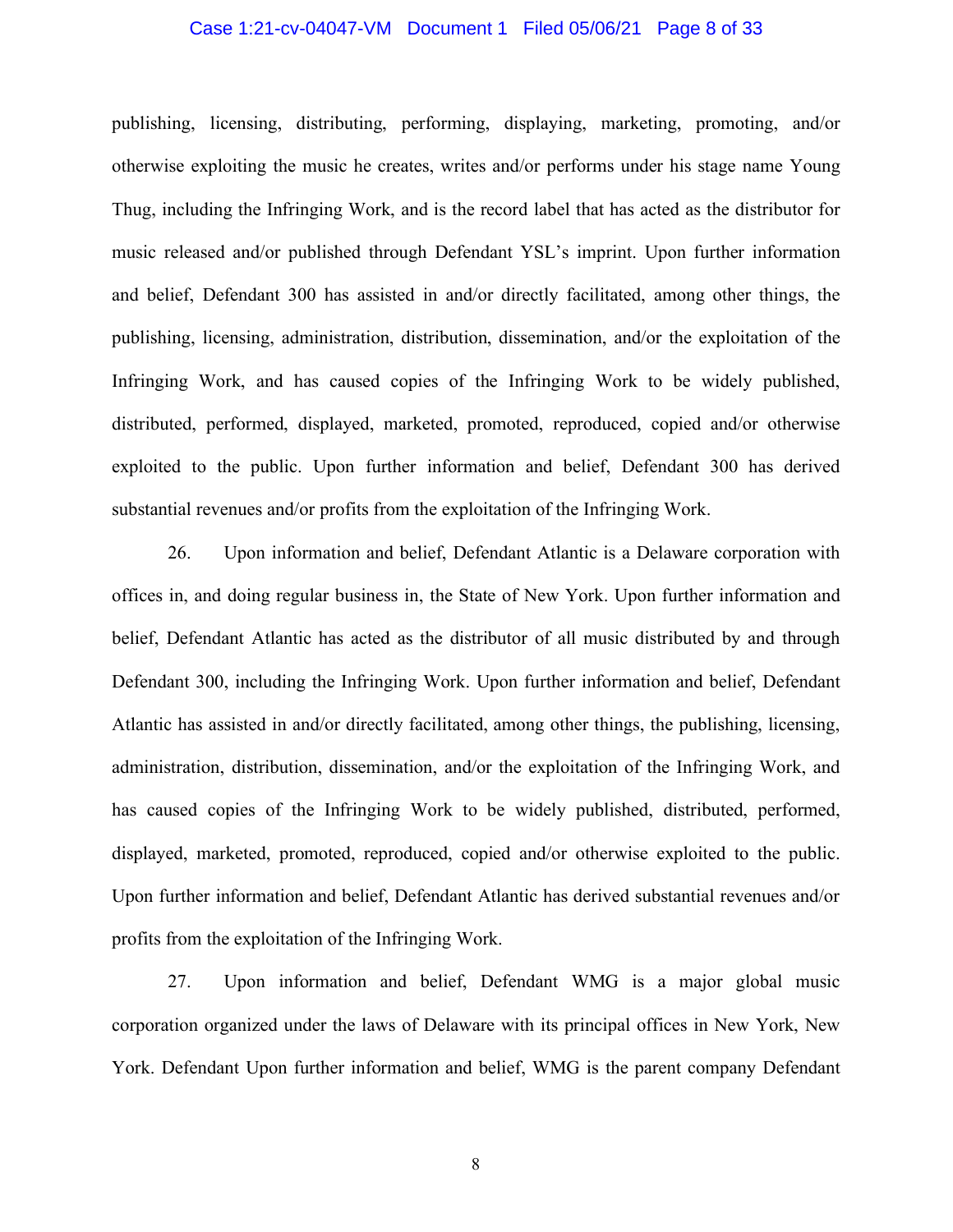### Case 1:21-cv-04047-VM Document 1 Filed 05/06/21 Page 9 of 33

Atlantic, and Defendant WMG has assisted in and/or directly facilitated, among other things, the publishing, licensing, administration, distribution, dissemination, and/or the exploitation of the Infringing Work, and has caused copies of the Infringing Work to be widely published, distributed, performed, displayed, marketed, promoted, reproduced, copied and/or otherwise exploited to the public. Upon further information and belief, Defendant WMG has derived substantial revenues and/or profits from the exploitation of the Infringing Work.

28. Upon information and belief, Defendant Göransson resides in Los Angeles County, California. Among other ventures, Defendant Göransson is a music producer who is credited as a writer of the Infringing Work, whose composition and performance of the instrumental track that underlies the Infringing Work is embodied within the Infringing Work, and who does regular business in New York. Upon further information and belief, Defendant Göransson has caused the Infringing Work to be widely published, distributed, licensed, performed, displayed, marketed, promoted, reproduced, copied and/or otherwise exploited. Upon information and belief, Defendant Göransson has derived substantial revenues and/or profits from the exploitation of the Infringing Work.

29. Upon information and belief, Defendant Roc Nation is a Delaware limited liability company doing regular business in New York, and with a principal place of business in New York, New York. Upon further information and belief, Defendant Roc Nation is the record label to which Defendant Göransson is signed for the purposes of creating, producing, manufacturing, publishing, licensing, distributing, performing, displaying, marketing, promoting, and/or otherwise exploiting the music he creates, writes and/or performs under his given name, including the Infringing Work. Upon further information and belief, Defendant Roc Nation has assisted in and/or directly facilitated, among other things, the publication, reproduction,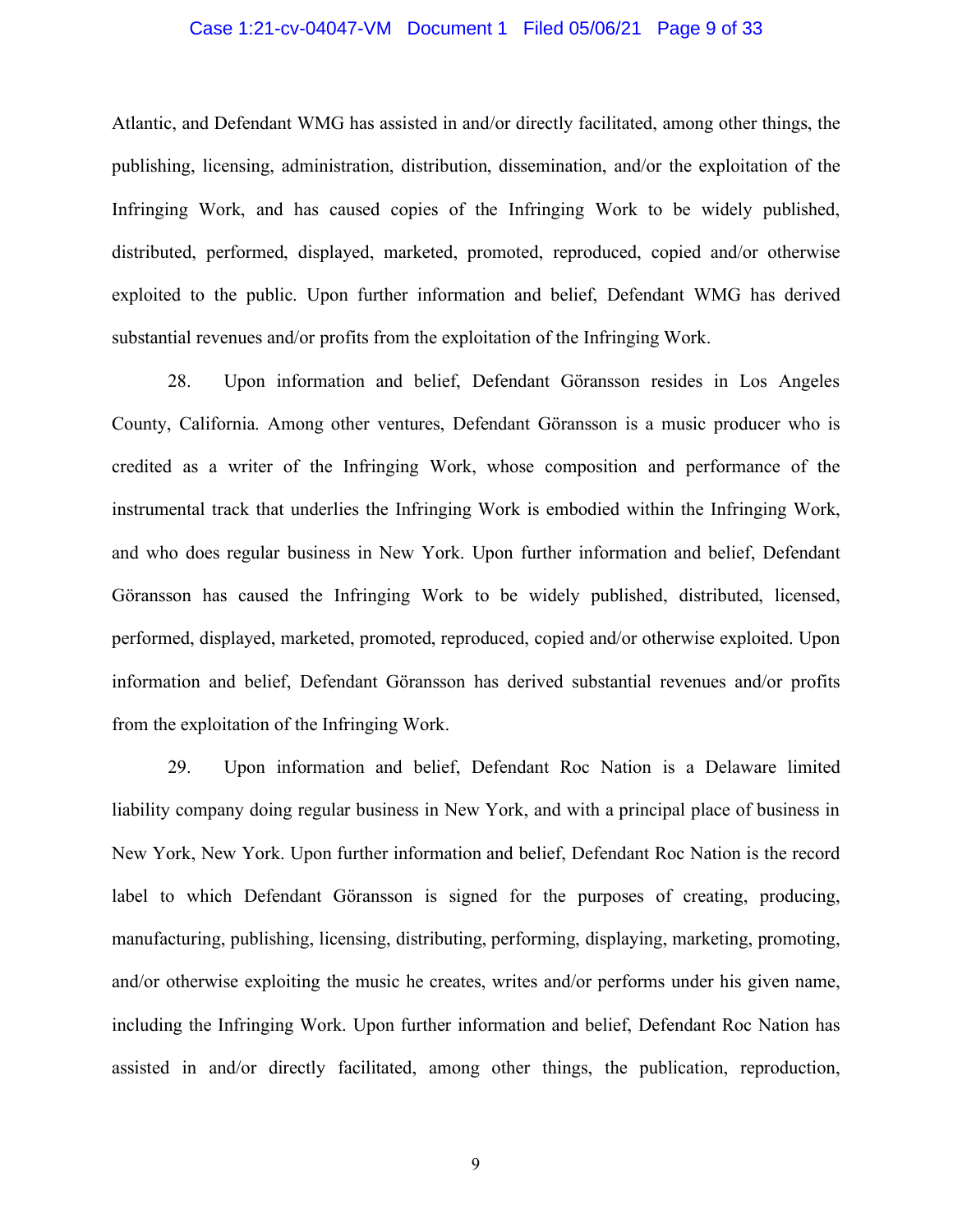### Case 1:21-cv-04047-VM Document 1 Filed 05/06/21 Page 10 of 33

licensing, administration, distribution, dissemination, and/or the exploitation of the Infringing Work, and has caused copies of the Infringing Work to be widely published, distributed, performed, displayed, marketed, promoted, reproduced, copied and/or otherwise exploited to the public. Upon further information and belief, Defendant Roc Nation has derived substantial revenues and/or profits from the exploitation of the Infringing Work.

30. Upon information and belief, Defendant Universal is a corporation organized under the laws of the State of California registered and doing regular business in the State of New York as a foreign business corporation. Upon further information and belief, Defendant Universal has acted as the distributor of music distributed and/or published by and through Defendant Roc Nation that includes the Infringing Work. Upon further information and belief, Defendant Universal has assisted in and/or directly facilitated, among other things, the publishing, licensing, administration, distribution, dissemination, and/or the exploitation of the Infringing Work, and has caused copies of the Infringing Work to be widely published, distributed, performed, displayed, marketed, promoted, reproduced, copied and/or otherwise exploited to the public. Upon further information and belief, Defendant Universal has derived substantial revenues and/or profits from the exploitation of the Infringing Work.

31. Upon information and belief, Defendant Warner-Tamerlane is a corporation organized under the laws of the State of California registered and doing regular business in the State of New York as a foreign business corporation. Upon further information and belief, Defendant Warner-Tamerlane has acted as the publisher and/or distributor of music published and/or distributed by and through Defendant Roc Nation and Defendant Atlantic, including the Infringing Work. Upon further information and belief, Defendant Warner-Tamerlane has assisted in and/or directly facilitated, among other things, the publishing, licensing, administration,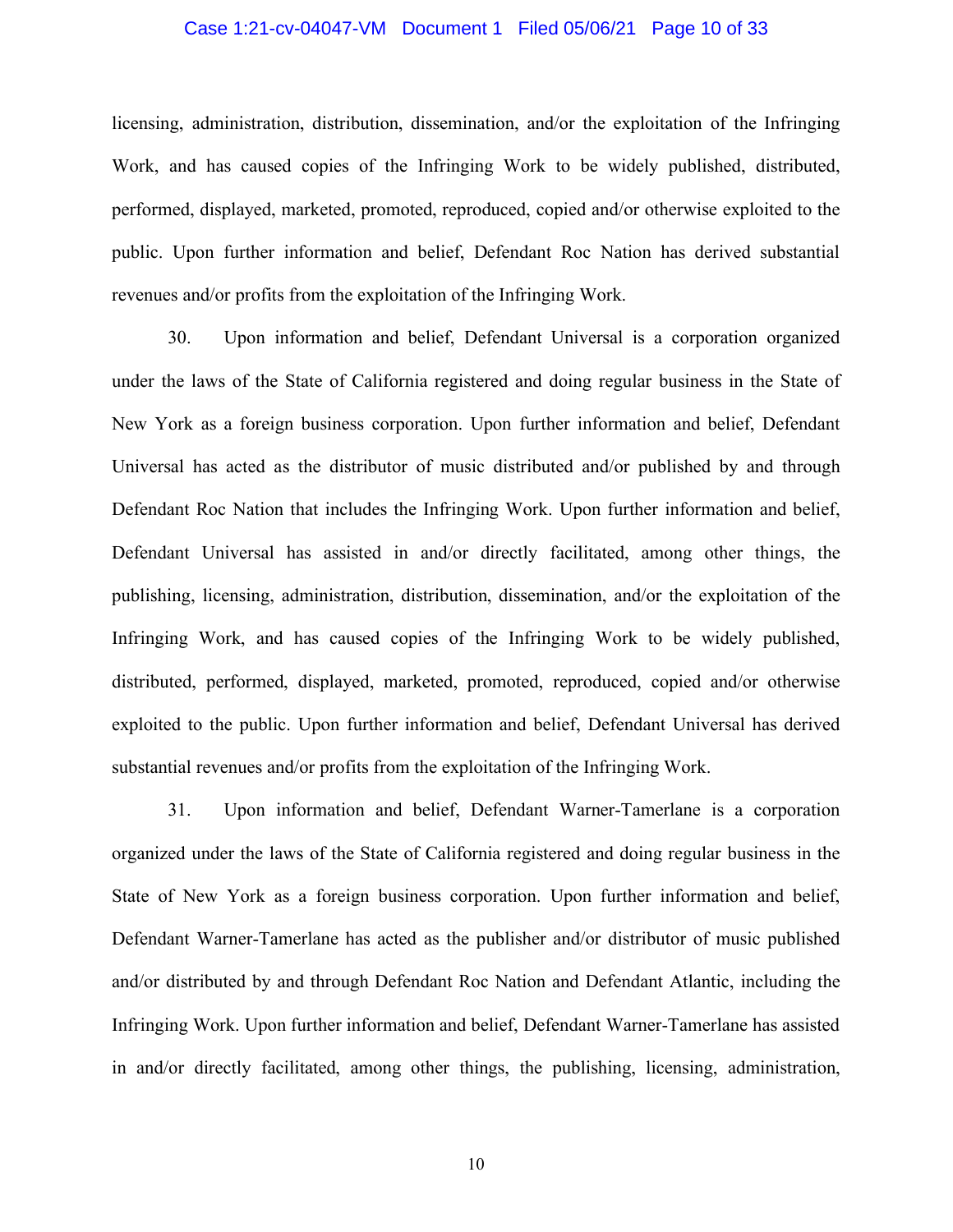#### Case 1:21-cv-04047-VM Document 1 Filed 05/06/21 Page 11 of 33

distribution, dissemination, and/or the exploitation of the Infringing Work, and has caused copies of the Infringing Work to be widely published, distributed, performed, displayed, marketed, promoted, reproduced, copied and/or otherwise exploited to the public. Upon further information and belief, Defendant Warner-Tamerlane has derived substantial revenues and/or profits from the exploitation of the Infringing Work.

#### **FACTS**

#### **A. Plaintiff and his Copyrighted Work**

32. Nwosuocha wrote the Copyrighted Work, and thereafter fixed it to a tangible medium by recording his performance of the Copyrighted Work, in or about early September of 2016. Nwosuocha has since then continued to retain ownership of the full and exclusive copyright in the Copyrighted Work, and registered his full ownership of copyright in the Copyrighted work with the U.S. Copyright Office on May 24th, 2017, prior to its publication. Nwosuocha accomplished registering his full copyright ownership in the Copyrighted Work by registering on May 24th, 2017 his full copyright ownership of the entirety of his thenunpublished album entitled "Eleven: The Junior Senior Year" (the "Album"), on which the Copyrighted Work was included.

33. Subsequent to registering his full copyright to the entirety of the fullyunpublished Album on May 24th, 2017, Nwosuocha made the first publication of the Copyrighted Work as a purchasable lead single to the Album. This initial publication of the Copyrighted Work occurred on or about June  $8<sup>th</sup>$ , 2017.

34. As a result of the foregoing, Nwosuocha owns any and all copyright rights in the Copyrighted Work.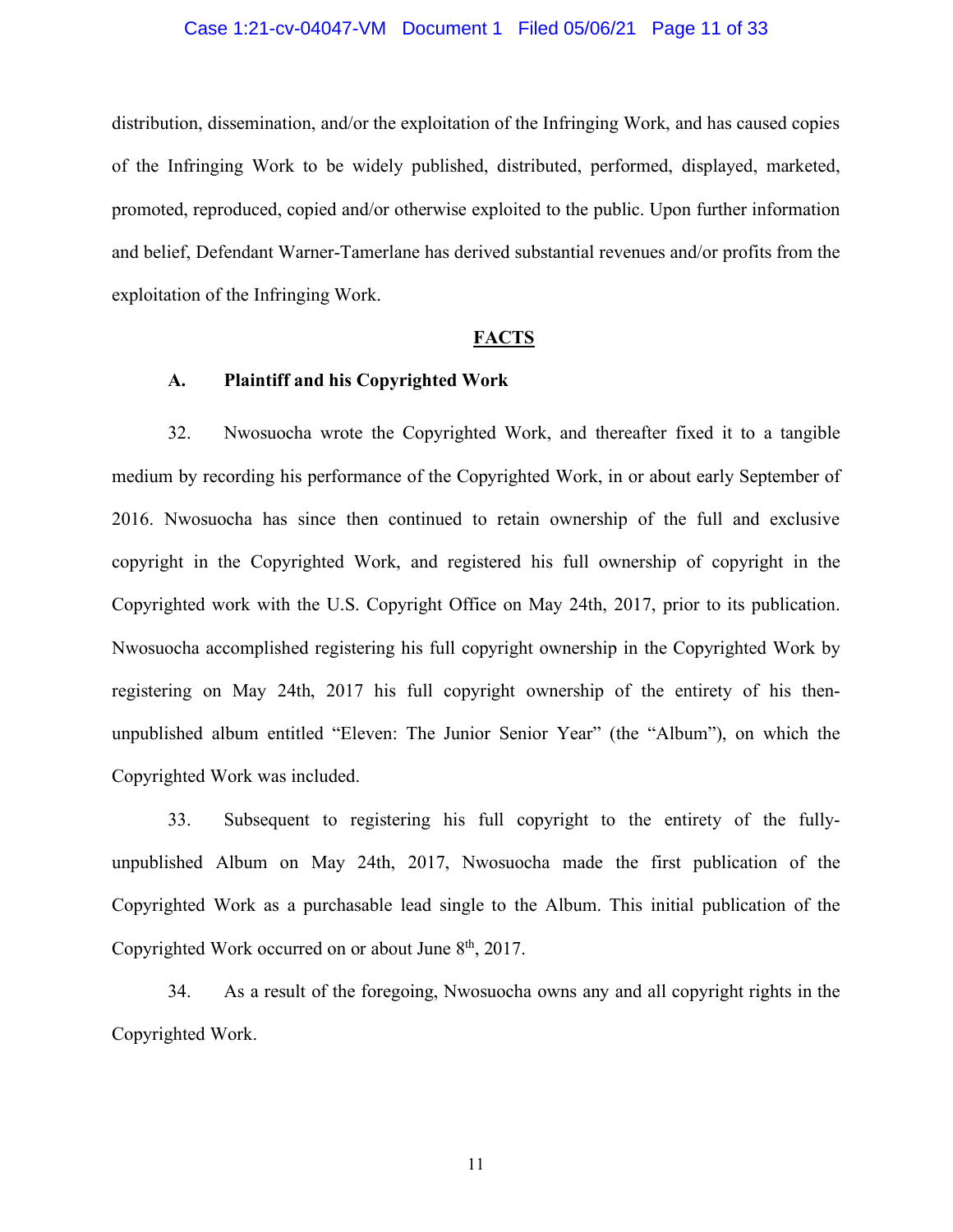### Case 1:21-cv-04047-VM Document 1 Filed 05/06/21 Page 12 of 33

35. The Copyrighted Work is wholly original, and Nwosuocha is the lawful exclusive owner of all rights, title, and interest, including all rights under copyright, in the Copyrighted Work.

36. Nwosuocha is the owner of valid and subsisting United States Copyright Registration No. SRu 1-301-922 for the Copyrighted Work, issued by the United States Copyright Office on May 24th, 2017. *See* **Ex. B**.

37. As previously set forth, Nwosuocha has published, distributed, licensed, displayed, sold, performed, promoted, marketed and/or otherwise exploited the Copyrighted Work by, among other means, uploading the Copyrighted Work to all major music streaming platforms, including YouTube, Apple Music, Spotify, Tidal, and Soundcloud, and by selling copies of the Copyrighted Work.

## **B. Defendants' Infringing Conduct**

38. Defendants Glover, Williams, and Göransson are credited as the writers of the Infringing Work, "This is America," which publicly-accessible records filed by and/or on behalf of the Defendants affirmatively state was created in 2018.

39. The Infringing Work, which won the 2019 Grammy for Record of the year and has continuously generated massive amounts of revenue, praise, and publicity since its initial public release, is centered on a chorus, or "hook," wherein Defendant Glover recorded his vocal performance of the rapping of the chorus' lyrics while employing a distinct and unique vocal cadence, delivery, rhythm, timing, phrasing, meter and/or pattern – or a "flow," as the various elements making up a vocal performance are known and referred to in the realm of hip-hop music. The distinctive flow employed in Defendant Glover's recorded performance of the Infringing Work's chorus, which is the musical centerpiece of the Infringing Work and forms the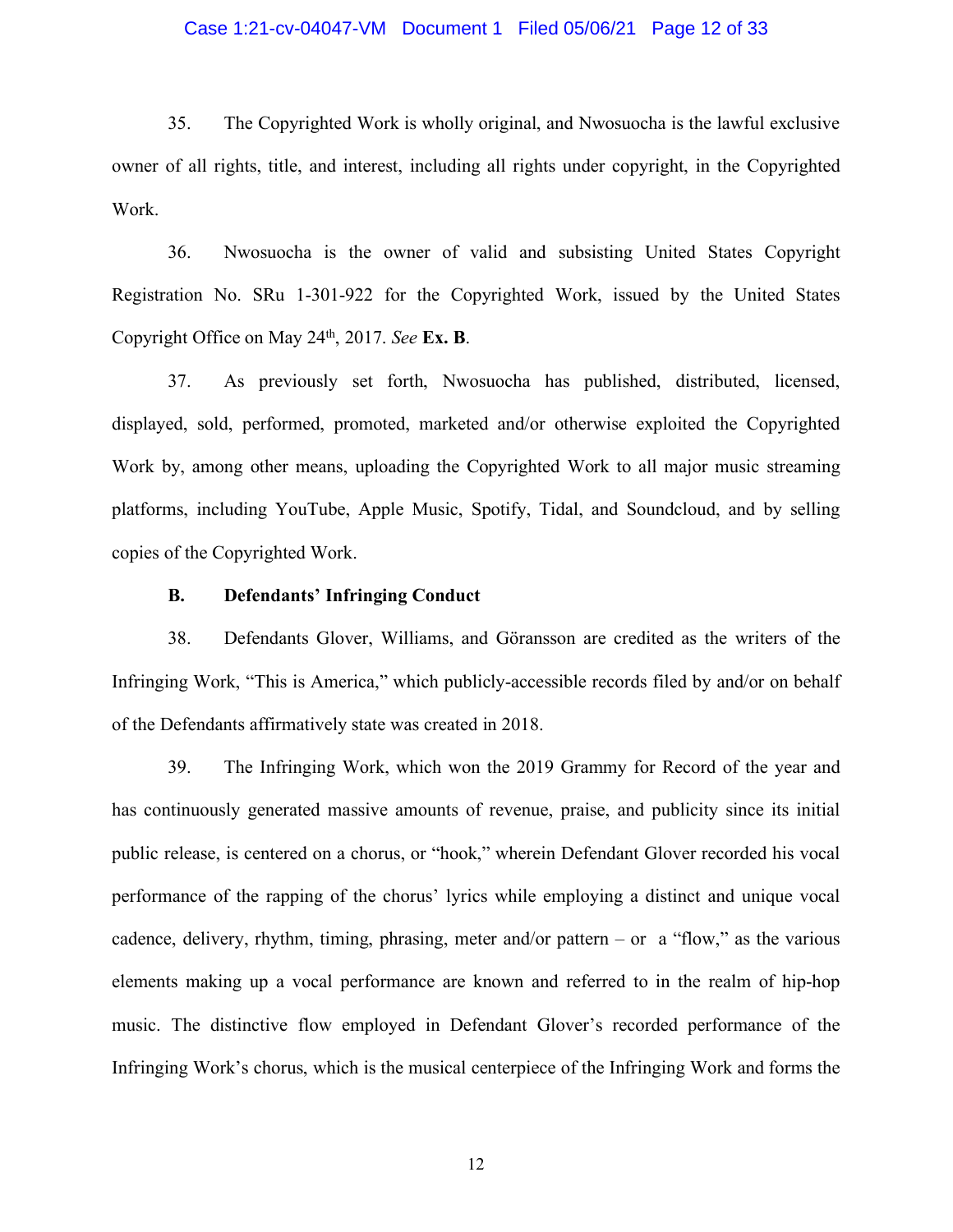#### Case 1:21-cv-04047-VM Document 1 Filed 05/06/21 Page 13 of 33

namesake for the Infringing Work's song title, is unmistakably substantially similar, if not practically identical, to the distinct and unique flow that was employed by Nwosuocha in recording his vocal performance of his rapping of the hook to his Copyrighted Work.

40. In addition to the substantially similar unique "flow" employed first in the Copyrighted Work and almost two years later in the Infringing Work, the lyrical theme, content, and structure of the identically-performed choruses are also glaringly similar. In the chorus to the Copyrighted Work, as first made available by Nwosuocha on major streaming platforms for widespread public listening as early as September  $11<sup>th</sup>$ , 2016, Nwosuocha's lyrical refrain is:

> *"Made in America Flex on the radio Made me a terrorist Pessimistic n\*\*\*as You should just cherish this*"

Similarly, in the later-released Infringing Work, as created in 2018 and released on May  $6<sup>th</sup>$ , 2018, the hook's central lyrical refrain, which is repeated and reincorporated throughout the song with occasional minor variances in the specific words rapped is:

> "*This is America Guns in my area I got the strap I gotta carry 'em"*

- or -

"*This is America Don't catch you slippin' now Don't catch you slippin' now Look what I'm whippin' now*"

41. The unmissable substantial similarity of the two flows used in the songs' respective hooks, as augmented by the two hooks' substantially similar structure and lyrical content, is striking to an extent beyond coincidence and is accordingly audible to the average lay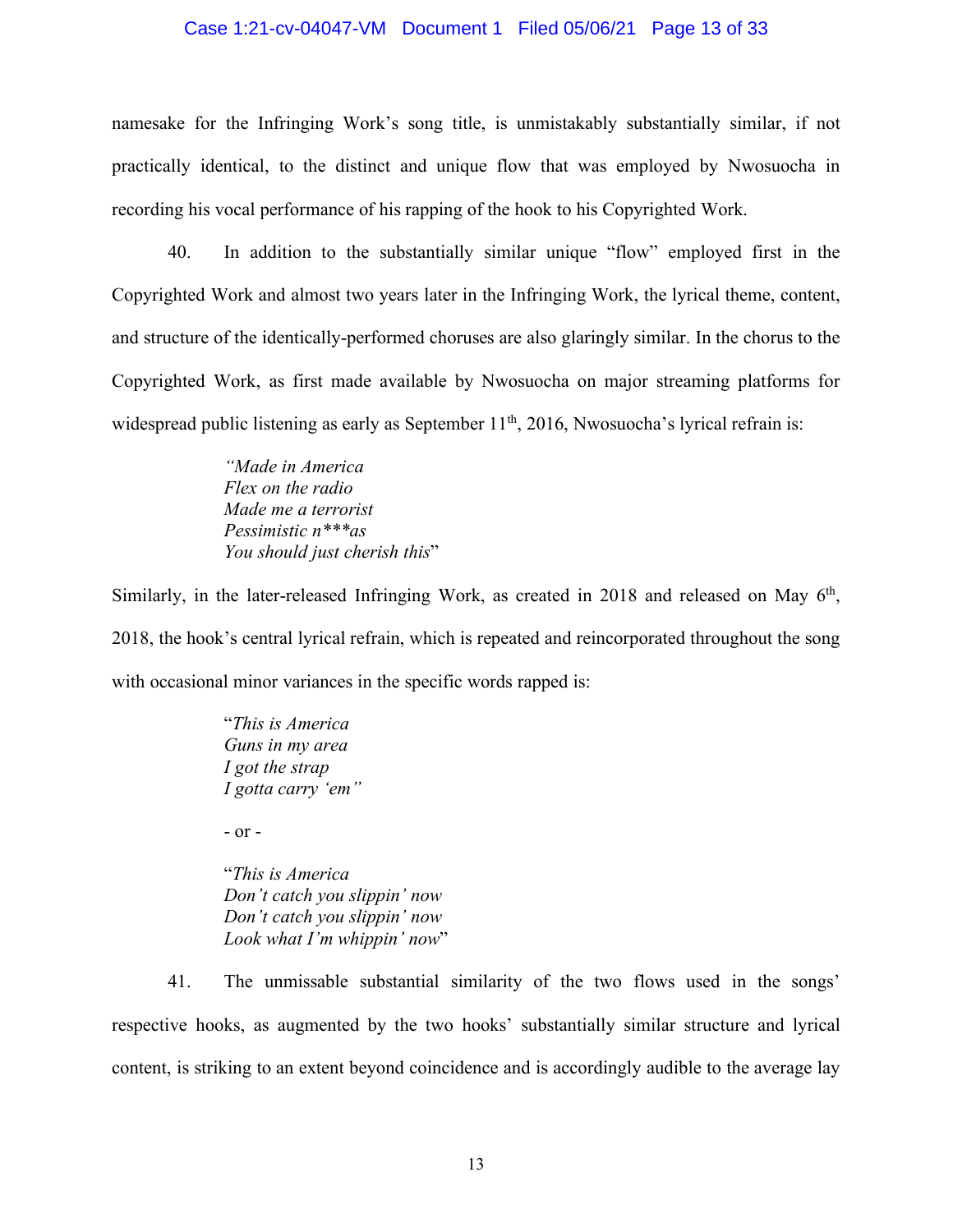#### Case 1:21-cv-04047-VM Document 1 Filed 05/06/21 Page 14 of 33

person who listens to both songs. Indeed, a number of end users from the general public who have listened to the Copyrighted Work as uploaded by Nwosuocha to major streaming platforms have left comments on the Copyrighted Work explicitly noting their opinions as members of the disinterested listening general public that the Infringing Work represents a clear infringement of the Copyrighted Work. For example, on major streaming platform SoundCloud, one listener commented on Nwosuocha's posting of the Copyrighted Work for public streaming: "*Gambino ripped this shit off you G*." Other examples, which appear in the comment section of Nwosuocha's upload of the Copyrighted Work's music video to YouTube for public streaming, include one listener commenting "*Childish gambino gotta give you creds for the flow and everything*" and another listener commenting "*anyone gonna ask Childish Gambino about this song???*" Annexed hereto as **EXHIBIT C** are screenshots containing the relevant portions of the comment sections of Kidd Wes' "Made in America," as uploaded to SoundCloud and YouTube, reflecting the foregoing examples of comments made by the listening public.

42. Beyond the fact that the striking substantial similarities between the Copyrighted Work and the Infringing Work are manifestly audible to listening lay persons of the general public, the striking substantial similarities are also qualifiable and quantifiable from a scientific perspective. Esteemed University of Miami Musicologist Dr. Brent Swanson ("Dr. Swanson") has undertaken an investigation into the similarities between the Copyrighted Work and the Infringing Work and concluded in his investigation's report as follows:

*"This report has detailed the thematic, lyrical, visual, rhythmic, and melodic similarities between the music videos 'Made in America'" by Kidd Wes, and 'This is America,' by Childish Gambino. The videos and lyrics share the themes of gun violence, and oppression of African-Americans and People of Color by police, the political establishment, conservative organizations (in particular the NRA and the GOP), White nationalism (Charleston shooting), and racist structures in the U.S. They also use of imagery related to Blackface Minstrelsy (Jim Crow, Coon, and Uncle Tom), and deride stereotypical Black culture in an ironic way to poke fun*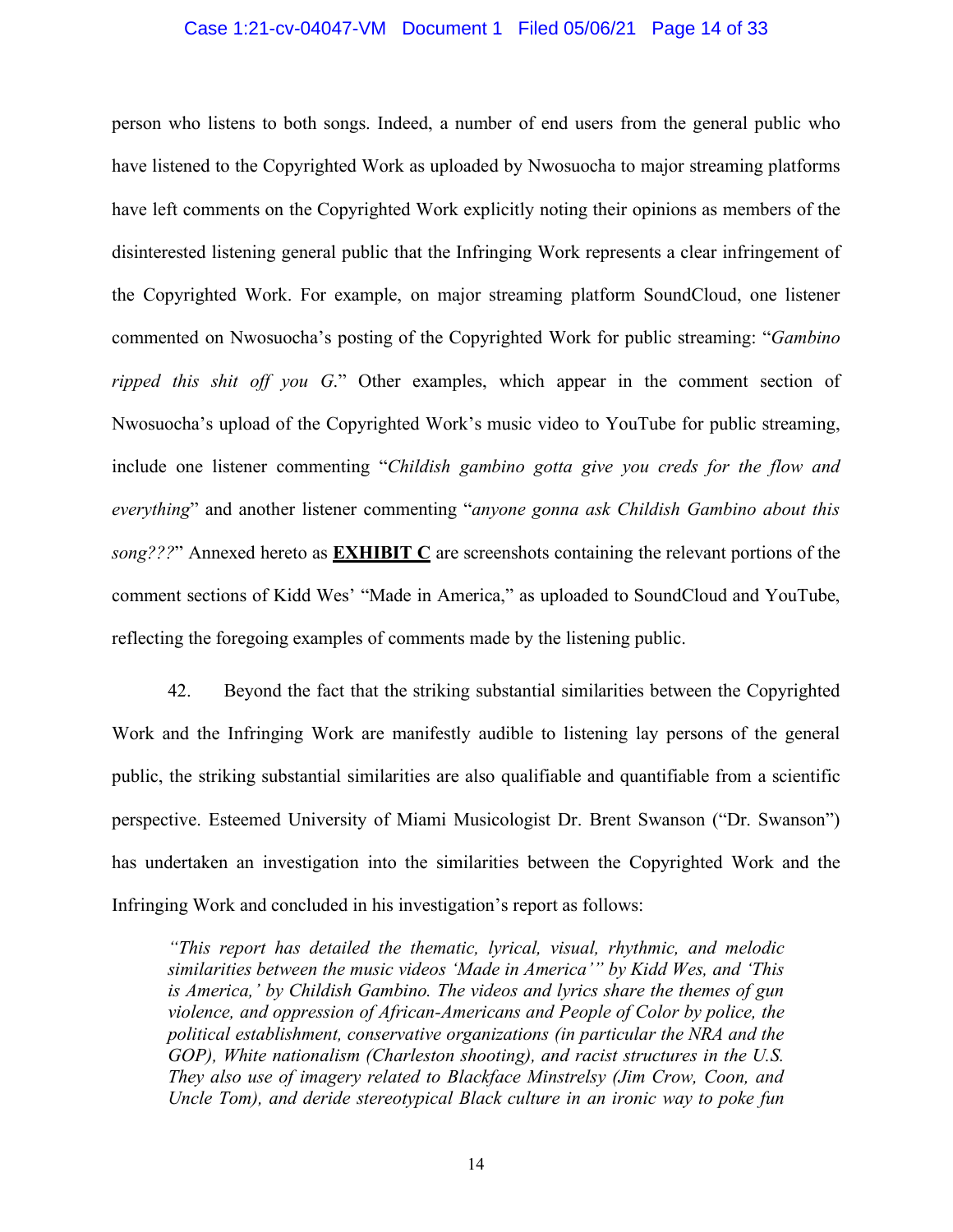#### Case 1:21-cv-04047-VM Document 1 Filed 05/06/21 Page 15 of 33

*at and bring attention to the aforementioned racist power structures in the U.S or Whiteness. There are distinct similarities in melodic contour, rhythmic triplet flow in each performance, and the lines 'Made in America' and 'This is America' lineup nearly perfectly in time despite being different tempos. They also both use rhythmic utterances in their performances. It is authors' opinion that these similarities are likely not coincidences."*

*See* Dr. Swanson's Report annexed hereto as **EXHIBIT D** at 15. (emphasis added).

43. In arriving at the above expert conclusion, Dr. Swanson, among other things, conducted an in-depth forensic sonic analysis and comparison of the audio making up the two songs. Based on his analysis and comparison of the two songs' audio using a number of scientific methods of audio analysis, Dr. Swanson determined that the songs' hooks are substantially similar from a scientific qualifiable and quantifiable perspective. *See id*. at 9-15.

44. When viewed in light of the fact that the Copyrighted Work had been made continuously widely publicly accessible by Nwosuocha significantly before the Infringing Work was created and/or released, the clearly audible (and scientifically-confirmed) substantial similarity between the Copyrighted Work and the Infringing Work cannot be reasonably ascribed to mere coincidence. Indeed, as has been opined by Dr. Swanson and a number of commenting members of the disinterested listening general public, the clear substantial similarity between the works is most reasonably ascribable to Defendants' willful unauthorized infringement of the Copyrighted Work that was widely and continuously publicly accessible, and copyrighted, well before the Infringing Work was ever released to the public.

45. Despite the foregoing unauthorized copying of the Copyrighted Work in the Infringing Work, on or about May  $6<sup>th</sup>$ , 2018, the Infringing Work was publicly released for the first time when: (a) Defendant Glover performed it on television while hosting Saturday Night Live; and (b) simultaneously, or soon thereafter, upon information and belief, Defendants Glover, Kobalt Music, Sony Music and RCA, as administrators and/or managers of Defendant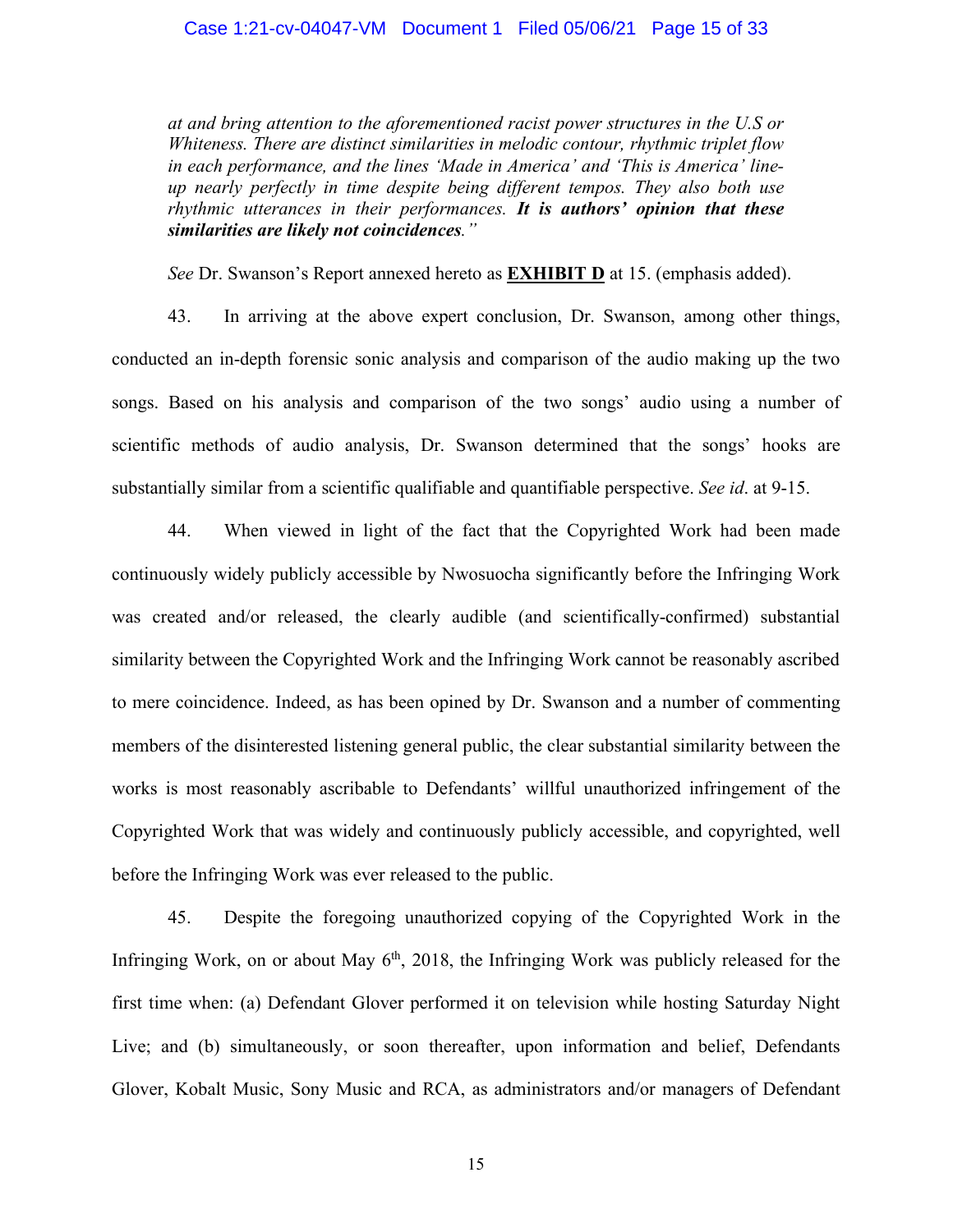#### Case 1:21-cv-04047-VM Document 1 Filed 05/06/21 Page 16 of 33

Glover's music, caused a music video (the "Infringing Work Music Video") derivative of and accompanying the Infringing Work to be uploaded to his "Donald Glover" official YouTube channel for public streaming.

46. The Infringing Work and the derivative Infringing Work Music Video were an instant sensation of historical proportions. In an article published online on May  $9<sup>th</sup>$ , 2018 Billboard reported that the Infringing Work Music Video had been viewed nearly one million times on the "Donald Glover" YouTube channel within the first hour of its public release, had amassed 12.9 million views within the first twenty-four hours of its initial release, and had reached over 50 million views at the time of reporting (just a few days after the initial release). Nerisha Penrose, "*Childish Gambino's Record-Breaking 'This Is America' Video Hits 50 Million Views in Mere Days*," Billboard, May 9, 2018, https://www.billboard.com/articles/columns/hiphop/8455253/childish-gambino-breaks-his-youtube-record-this-is-america-video.

47. As of the date of the within, the Infringing Work Music Video remains uploaded to the Donald Glover YouTube channel for public streaming and has a total view count of approximately 772.4 million views since its upload on May  $6<sup>th</sup>$ , 2018.

48. Beyond the unprecedented astronomical number of streams that the Infringing Work and the Infringing Work Music Video garnered instantly after Defendants Glover, Kobalt Music Sony Music, and RCA first publicly released both, the Infringing Work quickly began receiving widespread critical acclaim that often specifically referenced and praised the infringing flow, structure, and/or lyrical content and themes of the Infringing Work's hook. For example, in a glowing song review of the Infringing Work published on May  $7<sup>th</sup>$ , 2018 by Pitchfork (one of the best-known and most influential music review outlets in the world), contributor Stephen Kearse noted of the sonics of Defendant Glover's vocal performance in the Infringing Work that: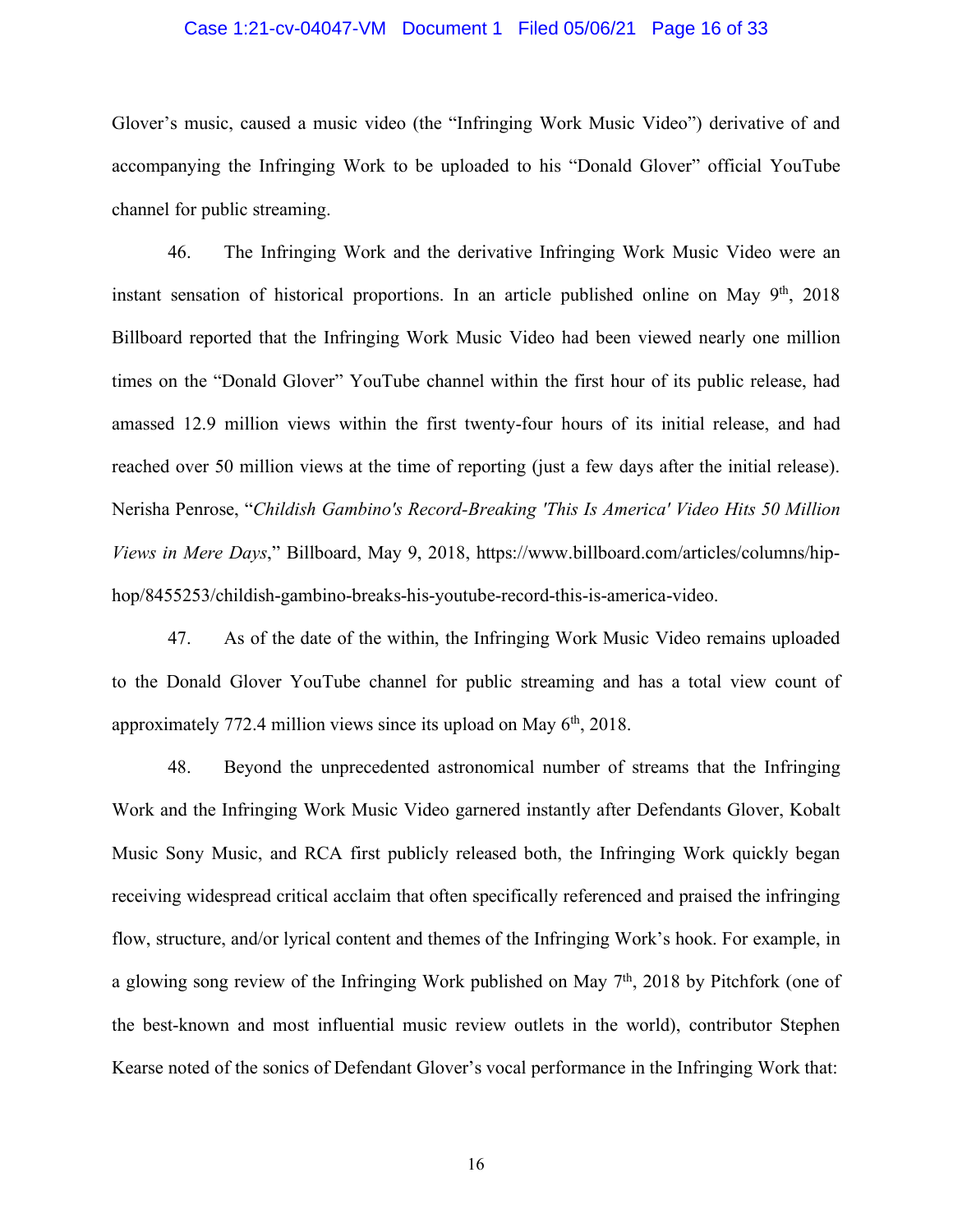*"'This Is America,' then, is a bit of a reset. Here, [Glover] uses the ambivalent reception of black art to represent the tightrope of being black. Built on the sharp contrast between jolly, syncretic melodies and menacing trap cadences, the song presents Childish Gambino as confident and cutting. 'This is America!' he chants as the song swings between harmony and discord … Glover's voice bridges the two worlds, dropping to an austere deadpan for his rapping and ascending to a syrupy coo for his singing. 'Don't catch you slippin' up,' Glover warns as he pulls off the balancing act with ease …"*

Stephen Kearse, "*Childish Gambino - This is America*," Pitchfork, May 7, 2019,

https://pitchfork.com/reviews/tracks/childish-gambino-this-is-america/ (emphasis added).

49. Similarly, writing for Vulture (one of the world's foremost entertainment news outlets), and echoing Dr. Swanson's descriptions of certain unique lyrical/thematic/vocal elements from the Copyrighted Work that he found were strikingly substantially copied in the Infringing Work, Frank Guan specifically commented on the lyrics, thematic elements, and vocal performances embodied in the Infringing Work:

*"… with its cash-grabbing, fashion-mongering, gun-waving, drug-slinging rhetoric delivered in a clipped triplet flow, the song is a trap number in all but name. The incongruousness of Glover, raised middle-class and a NYU graduate, bragging about his Mexican drug supplier and threatening to have you gunned down, is intentional: it's a tribute to the cultural dominance of trap music and a reflection on the ludicrous social logic that made the environment from which trap emerges, the logic where money makes the man, and every black man is a criminal."*

Frank Guan, "*What It Means When Childish Gambino Says 'This Is America,'*" Vulture,

May 8, 2018, https://www.vulture.com/2018/05/what-it-means-when-childish-gambino-saysthis-is-america.html (emphasis added).

50. The Infringing Work reportedly debuted at number one in the Billboard Hot 100 chart after selling 78,000 downloadable copies and garnering 65.3 million U.S. streams within its first week of release, remained number one on the Billboard Hot 100 for two weeks, and remained in the top ten of the Billboard Hot 100 for a total of five weeks.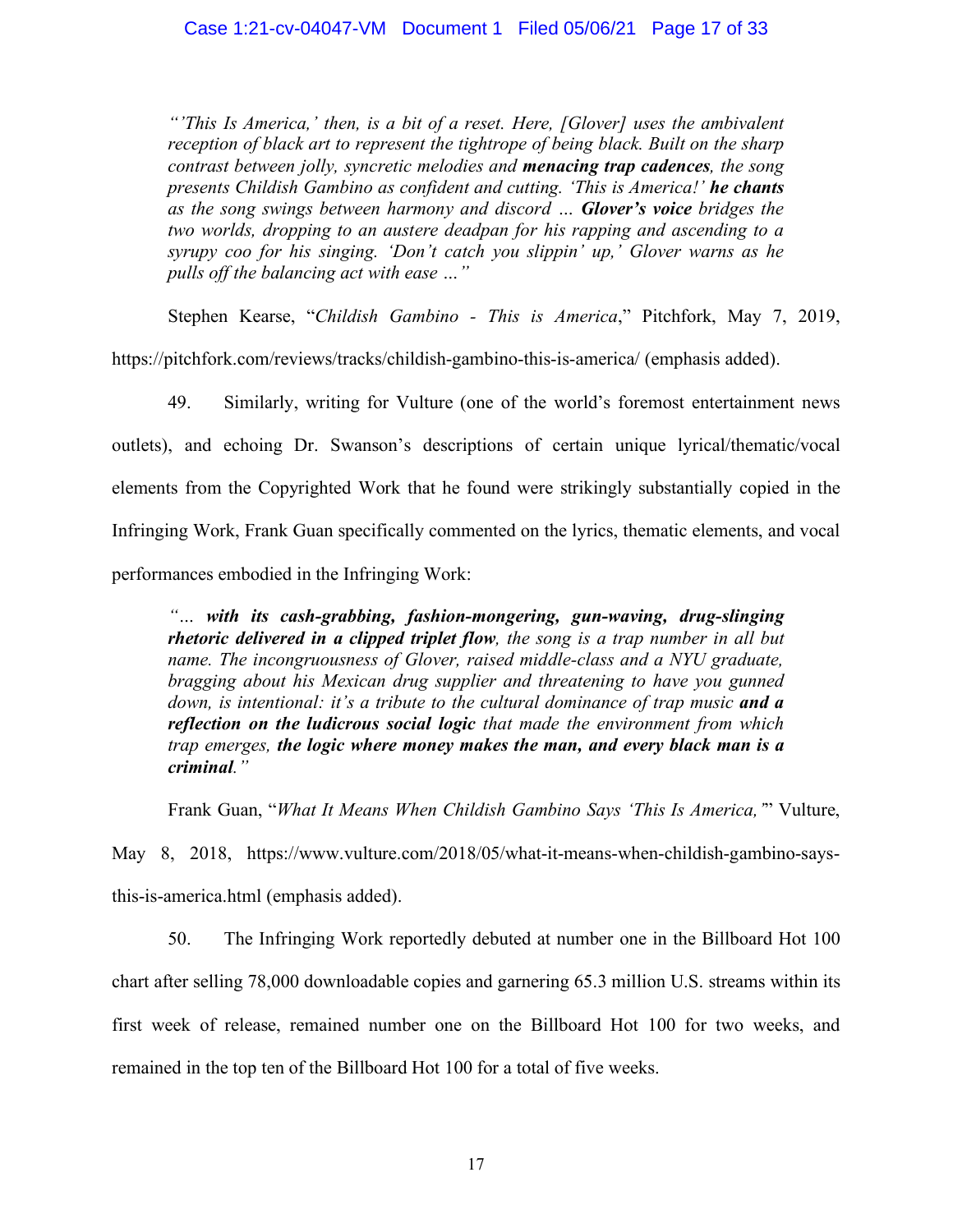#### Case 1:21-cv-04047-VM Document 1 Filed 05/06/21 Page 18 of 33

51. The immediate sensation of the Infringing Work and the derivative Infringing Work Music Video spanned well beyond the United States in scope and extent. As reported by Billboard in an article published on August  $2<sup>nd</sup>$ ,  $2018$ , many derivative works, or "remixes," of the Infringing Work and/or the Infringing Work Music Video began to be disseminated on a global scale by musicians hailing from countries all over the world in the few months following the initial public release of the Infringing Work and the Infringing Work Music Video. *See* **EXHIBIT E** annexed hereto, Gil Kaufman, "*This Is Earth: Watch 12 Global Remixes of Childish Gambino's 'This Is America'*," Billboard, Aug. 2, 2018, https://www.billboard.com/articles/columns/hip-hop/8468356/this-is-america-global-remixeschildish-gambinos-india-brazil-iraq-india.

52. In keeping with the prevailing musical custom for "remixes" within the hip-hop music genre (to which both the Copyrighted Work and the Infringing Work belong), the vast majority of these international derivative works remixing the Infringing Work have substantially featured identical copies of the compositional and performance elements embodied in the Infringing Work - including those the Defendants copied from the Copyrighted Work without authorization - except that in many instances the specific words in the Infringing Work's lyrics were swapped out in the remixes for the international remixers own chosen words.

53. Indeed, in a number of the more well-known examples of these international derivative remix works, the international remixers/rappers who created and disseminated their own remixes of the Infringing Work rapped over substantially the exact backing instrumental (or "beat," in hip-hop parlance) of the Infringing Work, and did so deliberately employing the same distinct and unique cadences, delivery (or deliveries), and/or phrasing(s) of the vocal performance(s) embodied in the original recording of the Infringing Work, including those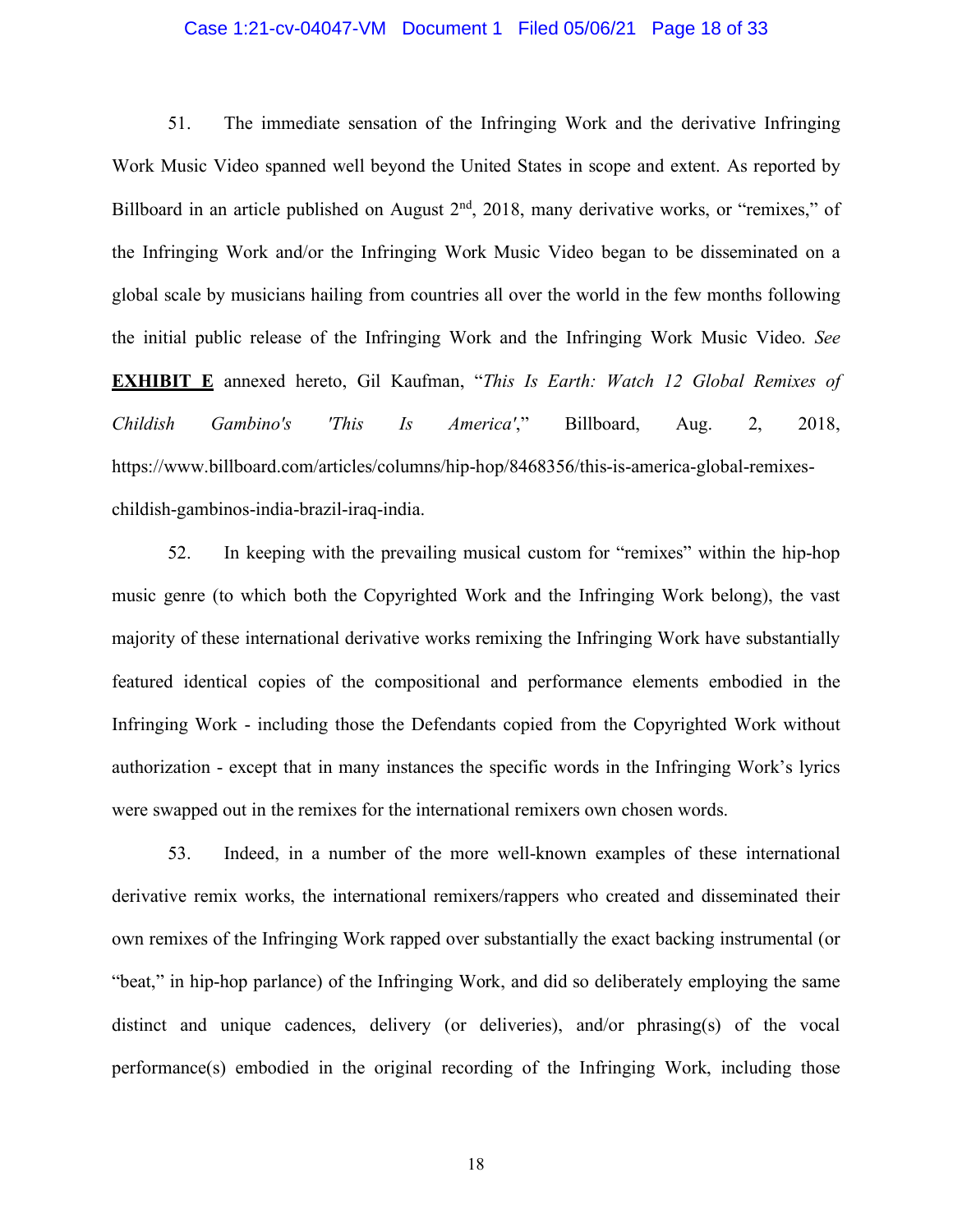#### Case 1:21-cv-04047-VM Document 1 Filed 05/06/21 Page 19 of 33

distinct and important vocal elements copied without authorization from the Copyrighted Work. The central musical idea underlying these examples of the international derivative remixes was to substantially sonically remake the Infringing Work but to do so rapping lyrics specifically referencing the remixer's own home country instead of America. Each of any such derivative remix of the Infringing Works has thus been, by design, patently referential to and promotional of the Infringing Work, and has also necessarily constituted a widespread international public distribution and/or exploitation of the Infringing Work.

54. For all intents and purposes, the phenomena of these international derivative remixes, including the attendant major media outlet coverage, has functioned as a massively effective low-budget global advertisement campaign for the Infringing Work and Defendants' various lucrative infringing endeavors with respect to the Infringing Work.

55. In addition to globally promoting, advertising, and/or otherwise facilitating the Defendants' continuing infringement of the Copyrighted Work, because many of the international derivative remixes, by design, used the same vocal elements wrongfully and unlawfully copied by Defendants from the Copyrighted Work, those international derivative remixes themselves represent infringements of the Copyrighted Work.

56. Some examples of the infringing international derivative remixes described in the foregoing have garnered significant streams and international fame in their own rights. For instance, Nigerian rapper Falz's infringing derivative remix "This is Nigeria" has been streamed on YouTube approximately 20.1 million times to date, and has been reported on by NPR and CNN, amongst other preeminent global news outlets. In another example, Dubai-based Iraqi rapper I-NZ's infringing derivative remix "THIS IS IRAQ" has been streamed on YouTube approximately 7.9 million times to date, has been reported to have amassed 350 million streams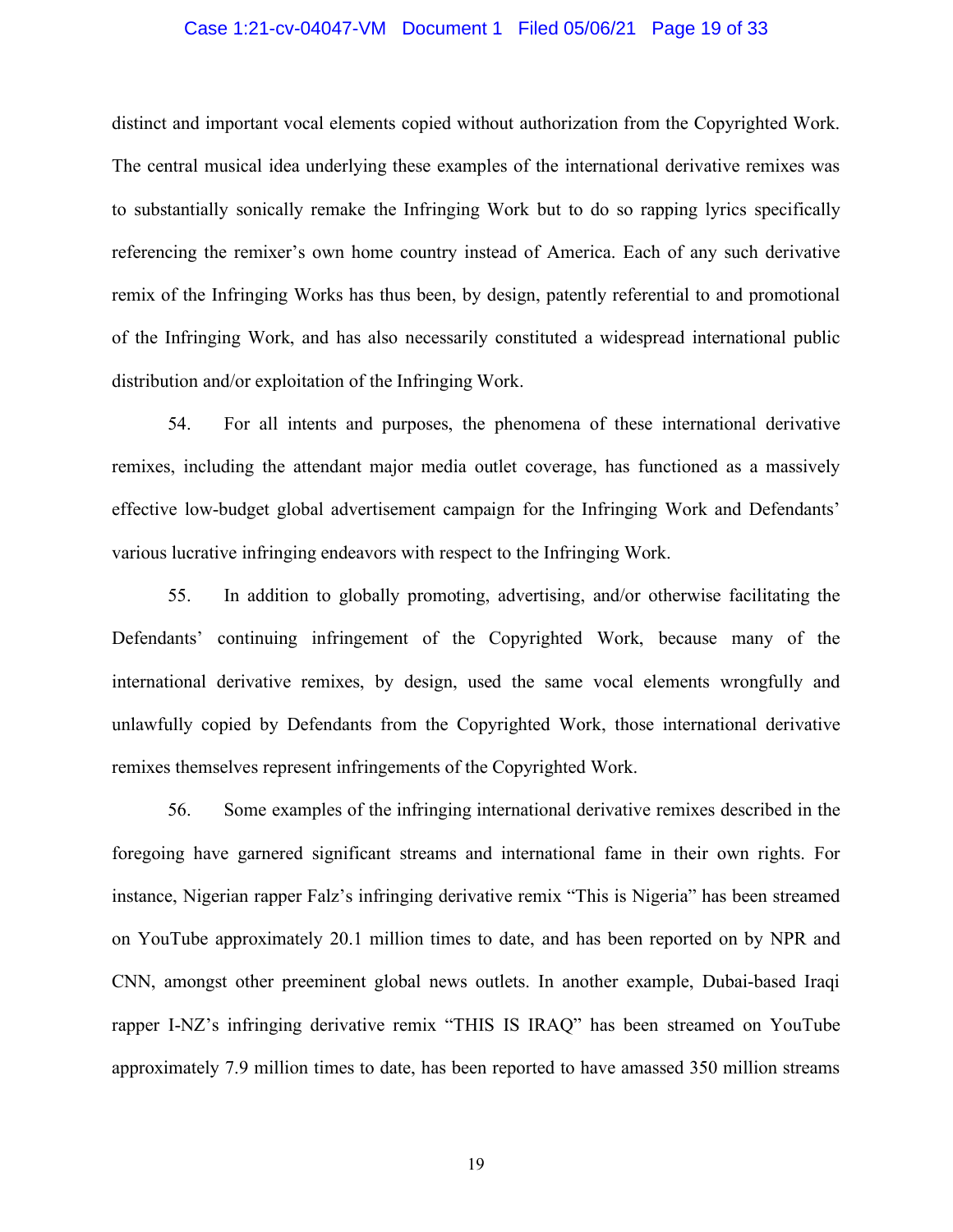### Case 1:21-cv-04047-VM Document 1 Filed 05/06/21 Page 20 of 33

overall, and has been the subject of reports by Newsweek, amongst other notable major media outlets. As further evidence highlighting the direct benefits Defendants have enjoyed as a direct result of these infringing derivative remixes of their Infringing Work, on the popular major online music streaming/purchase platform BandCamp, "THIS IS IRAQ" is made available by the rapper I-NZ for free streaming and for digital download with an express acknowledgement and disclaimer from I-NZ that "All rights to the musical composition belong to Childish Gambino and the record label GlassNote Records," and additionally includes the name Childish Gambino in the posting's tagline. A screenshot of "THIS IS IRAQ," as uploaded to BandCamp by I-NZ, reflecting the foregoing is annexed hereto as **EXHIBIT F**.

57. Upon information and belief, none of the Defendants have caused any of the more popular/widely-consumed examples of the international derivative remixes to be removed from YouTube. Upon further information and belief, all of the Defendants have possessed the presumptive ability to cause the aforesaid international derivative remixes to be taken down from YouTube, pursuant to YouTube's DMCA copyright takedown policy, because the Defendants are all either: (a) parties with registered writing and/or publishing interests in and to the Infringing Work; and/or (b) are major parent record corporations, distribution companies, and/or publishing companies who are responsible for the administration and/or management of the Infringing Work and the registered writing and/or publishing interest therein.

58. As a further testament to the tremendous global scale on which the Infringing Work has been disseminated and exploited, to date the Infringing Work has been reportedly been Certified:

- a. three-times Platinum in the U.S. (3,000,000 Certified Units/Sales);
- b. three-times Platinum in Australia (210,000 Certified Units/Sales);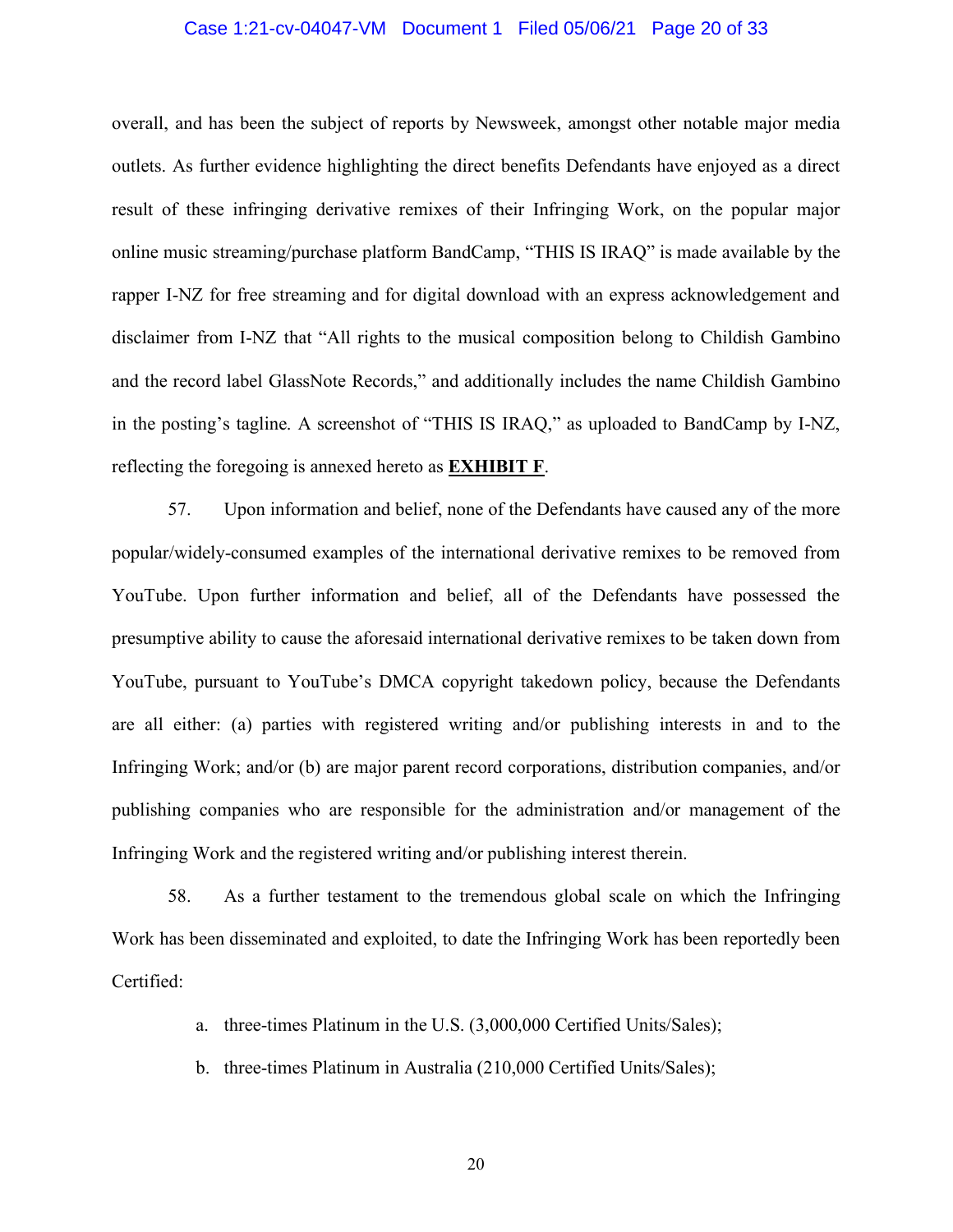- c. three-times Platinum in Canada (240,000 Certified Units/Sales);
- d. Platinum in Poland (20,000 Certified Units/Sales);
- e. Gold in France (100,000 Certified Units/Sales);
- f. Gold in New Zealand (15,000 Certified Units/Sales); and
- g. Gold in the United Kingdom (40,000 Certified Units/Sales).

59. In addition to garnering massive numbers of streams and/or sales, as well as spawning a swath of infringing derivative international works that furthered the Infringing Work's dissemination and themselves generated significant streams and/or sales, upon information and belief, the Infringing Work has also been exploited by the Defendants via other means, such as via live performance and via audiovisual synchronization licensing.

60. For example, in a notable instance of audiovisual synchronization licensing of the Infringing Work, the Infringing Work, including its infringing hook, can be heard prominently featured as a musical score appearing in the 2019 film "Guava Island," which was/is distributed by Amazon Prime Video, stars Defendant Glover alongside global pop phenom Rihanna, has been the subject of much widespread publicity and promotion, and remains widely streamable by the public via Amazon Prime's streaming service. Upon information and belief, since the date of its public release in the U.S., "Guava Island" has also been accessible for public streaming in numerous foreign countries including Brazil, Germany, Singapore, France, and Canada, among others. Upon further information and belief, as parties who possess and/or control and/or administrate the registered writing and publishing interests in the Infringing Work, all of the Defendants have reaped significant revenues and profits derived from this international synchronization license.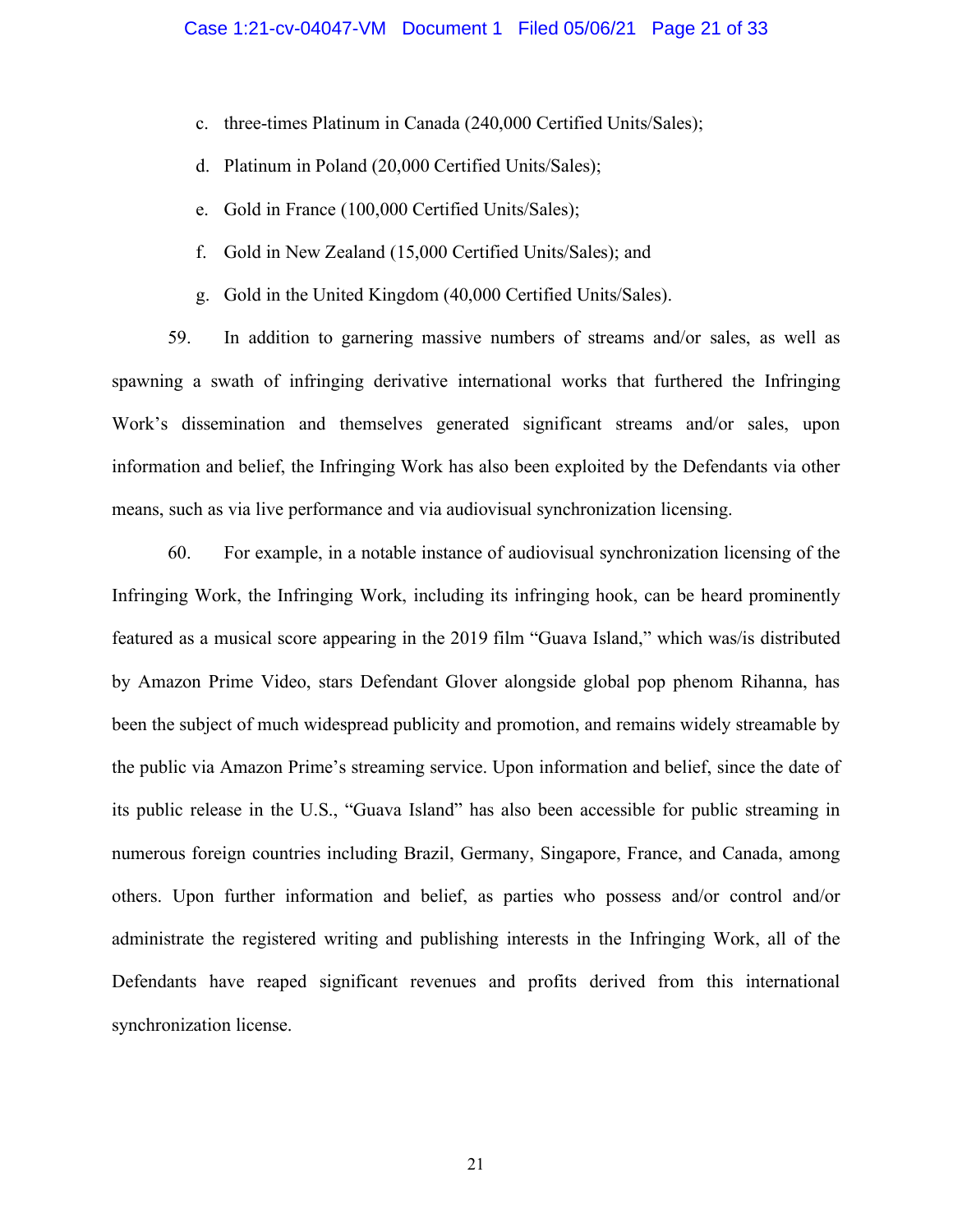#### Case 1:21-cv-04047-VM Document 1 Filed 05/06/21 Page 22 of 33

61. Though the exact extent to which Defendants Glover, Williams, and/or Göransson have individually and/or jointly publicly participated in live performances of the Infringing Work may not be fully ascertainable by Nwosuocha until discovery in this action is complete, it is presently known that, in 2018 through 2019, Defendant Glover went on the international "This is America Tour." During the tour, which was named/branded after the Infringing Work, upon information and belief as well as publicly-available setlists/recordings, Defendant Glover gave live performances of the Infringing Work approximately thirty to thirty-five separate times at concerts dates spanning the United States and various locations in Canada, Australia, England, and France.

62. It is not yet known to Nwosuocha precisely how many total concert tickets were sold during the entire span of the This is America Tour, or precisely how much gross revenue was generated from the total sales from the entire span of the tour. Nonetheless, publiclyavailable concert box office data reported by Billboard, which **does not include** sales/revenue data for the majority of the venues where Defendant Glover performed during the tour, makes presently knowable that the This is America Tour garnered approximately 190,707 total concert ticket sales, resulting in a total gross revenue of \$16,286,160.00, from the tour performances that occurred in just twelve out of the thirty total venues that hosted the tour. Because the foregoing astronomical \$16,286,160.00 gross revenue figure represents roughly just 40% (12 out of 30 tour venues) of the entire tour, it is reasonable to assume that the tour's total gross revenue, derived in significant part from Defendants' infringing use of the Copyrighted Work in the Infringing Work, far exceeds this figure. Upon further information and belief, as the parties who possess and/or control and/or administrate the writing and publishing interests in the Infringing Work, all of the Defendants have reaped significant revenues and profits derived from the tour.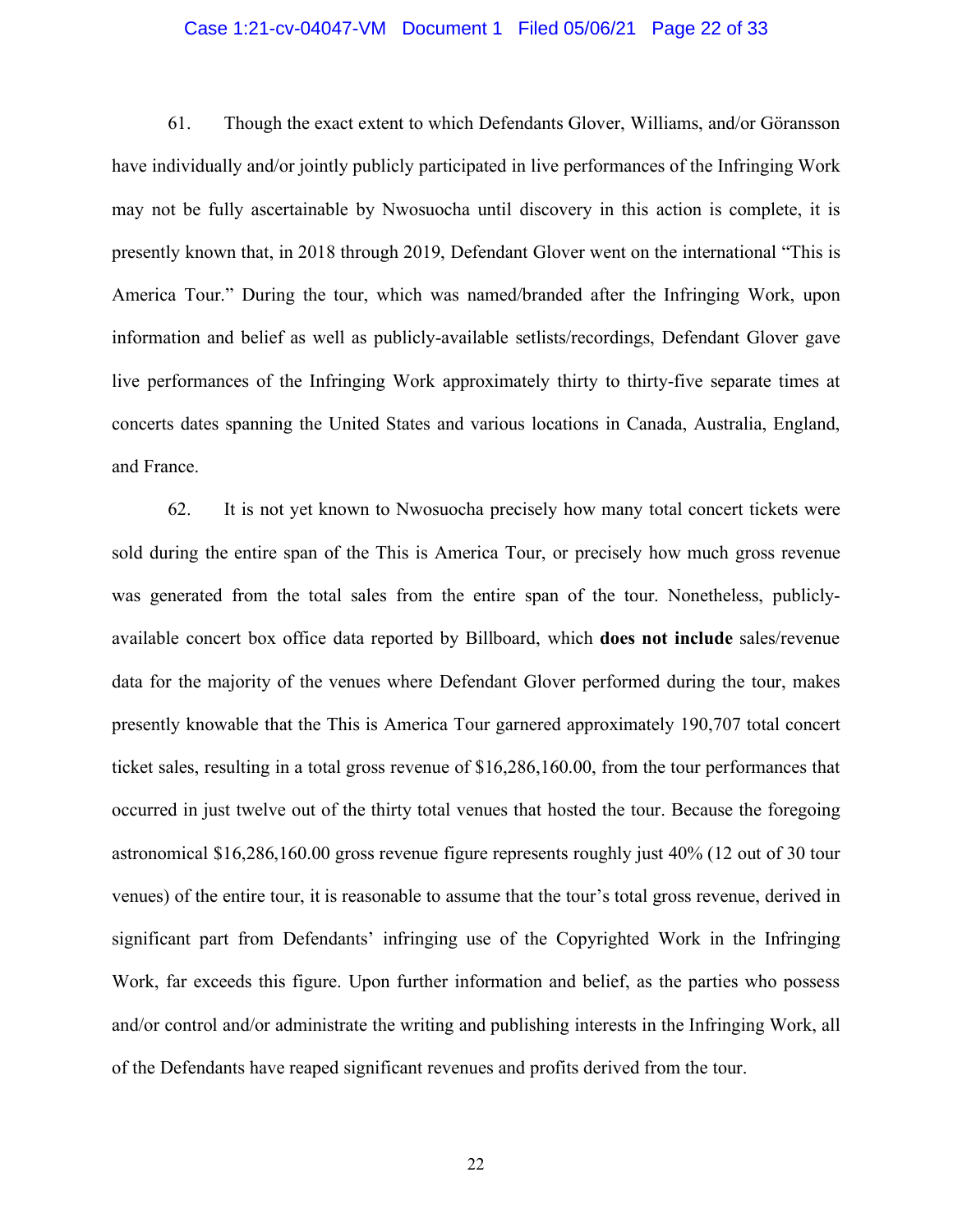#### Case 1:21-cv-04047-VM Document 1 Filed 05/06/21 Page 23 of 33

63. Upon information and belief, the Infringing Work was also merchandised in tour merchandise sold during the tour, and Defendants have derived revenue from this merchandising.

64. Upon information and belief, the Infringing Work has also been performed live outside the context of the This is America Tour, including, but not necessarily limited to, at the 2018 BET Awards.

65. Upon information and belief, Defendants Kobalt Music, RCA, Sony Music, YSL, 300, Atlantic, WMG, Roc Nation, Universal, and Warner-Tamerlane (collectively, the "Label Defendants") have individually and jointly been responsible for the continuing administration, display, reproduction, distribution, performance, sale, marketing, promotion, and/or other exploitation of the Infringing Work. Upon further information and belief, the Label Defendants' joint and individual infringing conduct in this regard extends to conduct that continues to infringe upon Nwosuocha's full ownership of the copyright to the Copyrighted Material, including, but not limited to, the various examples infringing conduct described above. For instance, as just one example of Defendant RCA's, and its parent company Defendant Sony Music's, role in carrying out and furthering the continuing infringement of Nwosuocha's Copyrighted Work is a press release dated May  $6<sup>th</sup>$ , 2018 posted publicly to Defendant RCA's official website, wherein Defendant RCA: directly promotes both the Infringing Work and the derivative Infringing Work Music Video; explicitly solicits public streaming of both the Infringing Work and the derivative Infringing Work Music Video; and explicitly solicits the public to *purchase* copies of the Infringing Work. *See* the May 6<sup>th</sup>, 2018 RCA online press release annexed hereto as **EXHIBIT G**. In other examples, which are but two of numerous examples where Defendant Roc Nation's overtly has furthered the continuing infringement, Roc Nation's website directs visitors specifically to stream the "Guava Island" film prominently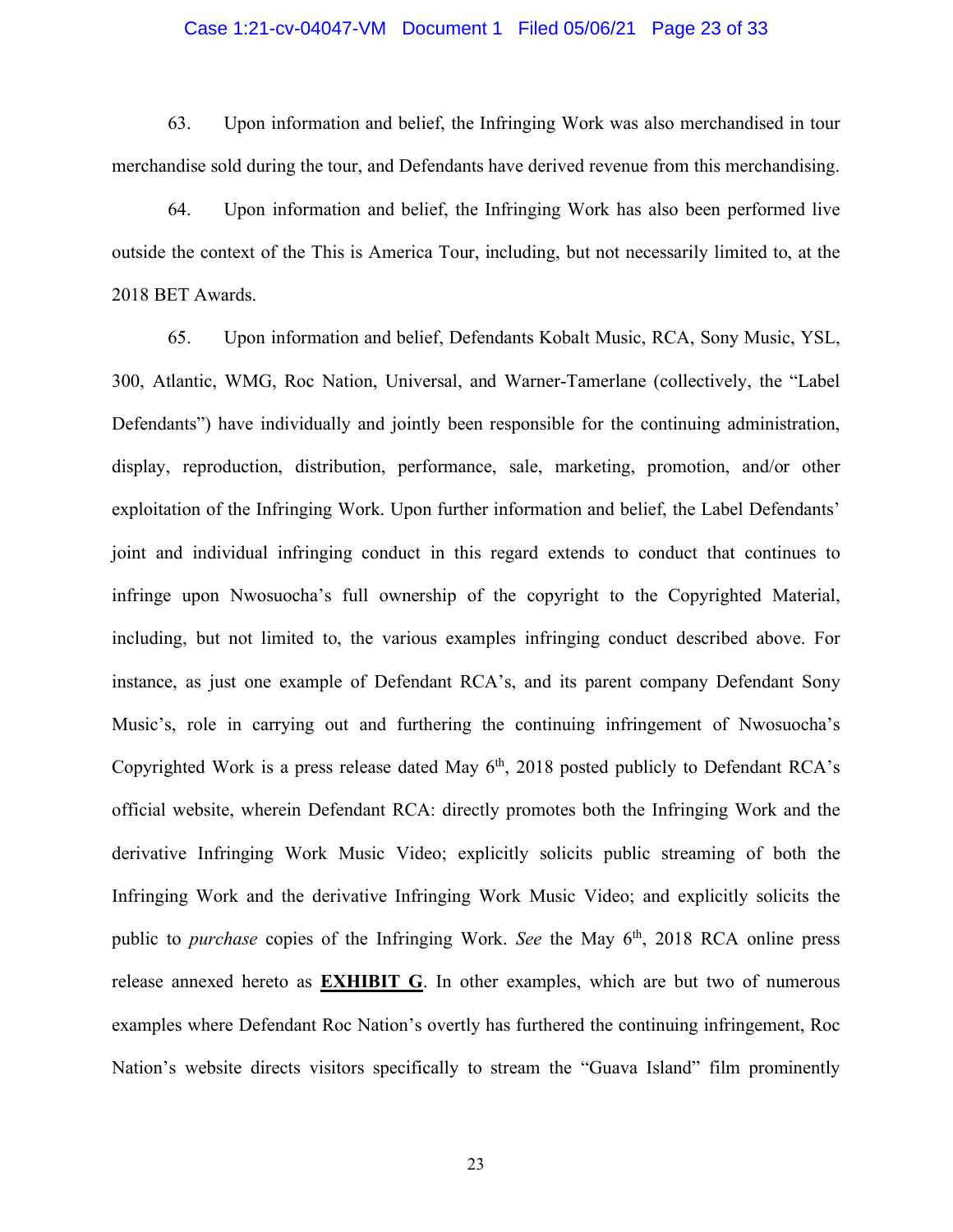#### Case 1:21-cv-04047-VM Document 1 Filed 05/06/21 Page 24 of 33

containing the Infringing Work and features a "news" update of the Infringing Work's Grammy award. Indeed, upon information and belief, all of the Label Defendants, personally and/or through their subsidiaries, have overtly promoted and marketed multiple instances of the continuing infringing use of the Copyrighted Material by way of its unauthorized inclusion in the Infringing Work.

66. Upon further information and belief, the Label Defendants are individually and jointly responsible for the administration and/or distribution of the various streams of revenue derived from conduct that continues to infringe upon Nwosuocha's full ownership of the copyright to the Copyrighted Material, including, but not limited to, the various examples of infringing conduct described above.

67. Upon information and belief, Defendants Glover, Williams, and Göransson, as the three parties credited with writing the Infringing Work, have continuously derived significant financial and professional benefits directly resulting from conduct that continues to infringe upon Nwosuocha's full ownership of the copyright to the Copyrighted Material, including, but not limited to, the various examples of infringing conduct described above.

68. Further, Defendants Williams and Göransson both took affirmative public steps to advance their financial interests as credited writers of the Infringing Work by promoting, encouraging, and/or soliciting the widespread global dissemination of the Infringing Work. Illustrative examples of such conduct by Defendants Williams and Göransson include, but are not limited to, Defendant Williams doing a promotional video piece for major streaming platform Spotify publicly released on or about May 8<sup>th</sup>, 2018 that solicited end users to stream the Infringing Work on Spotify, and Defendant Göransson championing the Infringing Work as a song that "speaks to people; it connects right to your soul. It calls out injustice, celebrates life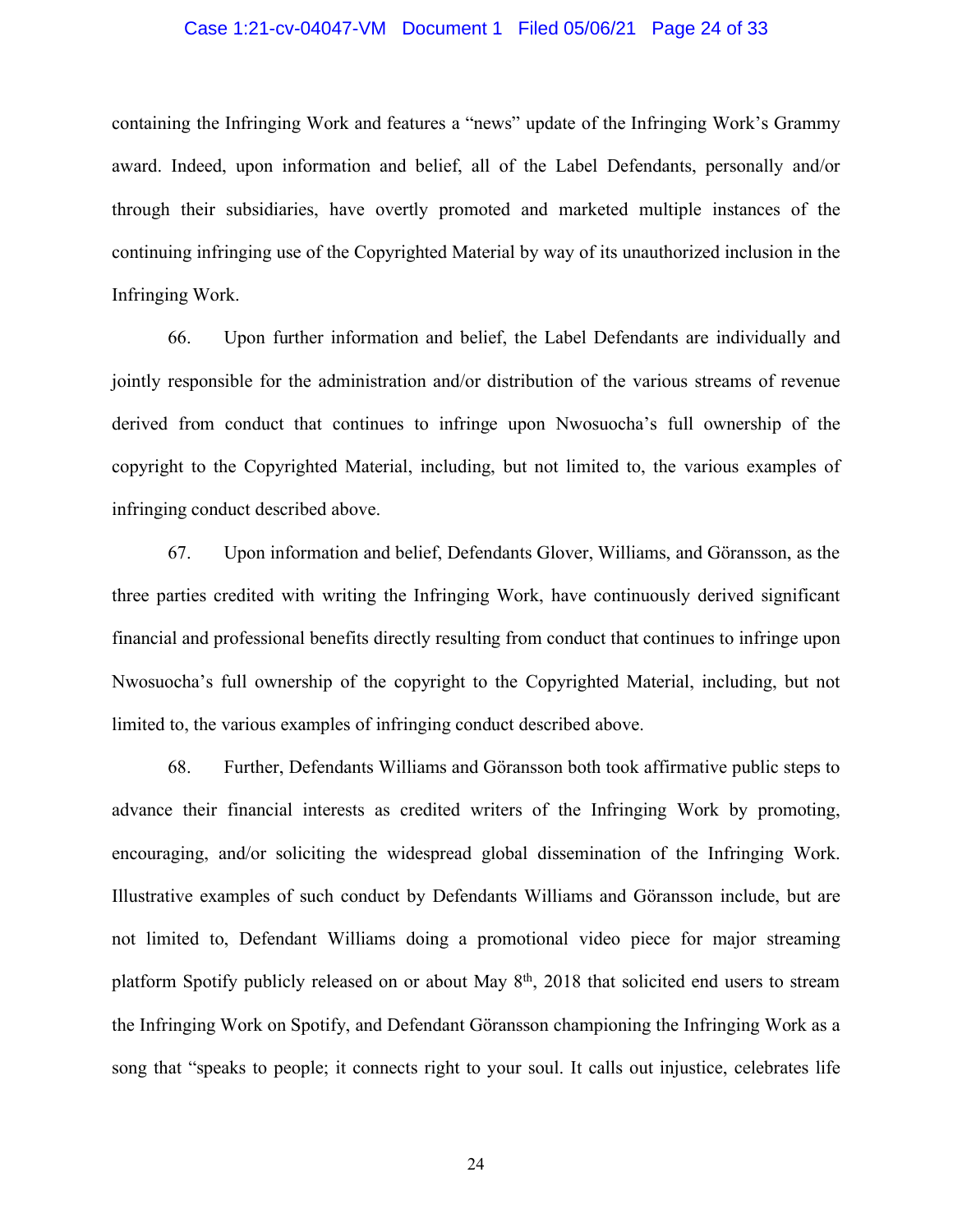#### Case 1:21-cv-04047-VM Document 1 Filed 05/06/21 Page 25 of 33

and reunites us all at the same time" directly to the countless viewers of his highly-televised acceptance speech for the Grammy given to the Infringing Work.

69. Upon information and belief, as a direct result of the streaming, licensing, sale, derivative streaming/licensing/sale/exploitation, synchronization licensing, live performance, reproduction, marketing, promotion, and/or other exploitation of the Infringing Work, all Defendants have wrongfully benefited, and continue to wrongfully benefit, from their continued wrongful uses of Infringing Work and/or the derivative Infringing Work Music Video that both include material to which Nwosuocha owns full copyrights. Because the foregoing sets forth only that portion of Defendants' infringing conduct that has been reasonably discoverable and ascertainable to Nwosuocha in the time since the Defendants' infringing conduct first became public on May  $6<sup>th</sup>$ , 2018, the foregoing likely may only represent a portion of the totality of the infringing conduct for which Defendants are liable to Nwosuocha either on individual and/or joint bases.

70. On December  $7<sup>th</sup>$ , 2020 Nwosuocha's undersigned counsel sent a letter to Defendants Glover, Williams, Göransson, Sony, and RCA in order to put the Defendants on formal notice of Nwosuocha's objection to the Defendants' unauthorized and infringing reproduction, publication, promotion, distribution, license, public display, sale and/or exploitation of the Copyrighted Work. The letter also, in good-faith, sought to provide the Defendants an opportunity to discuss a pre-suit resolution to the issue of their continuing infringement that may have avoided the need for Nwosuocha's within resort to the courts. Annexed hereto as **EXHIBIT H** is a true and correct copy of Nwosuocha's counsel's December 7th, 2020 letter to Defendants.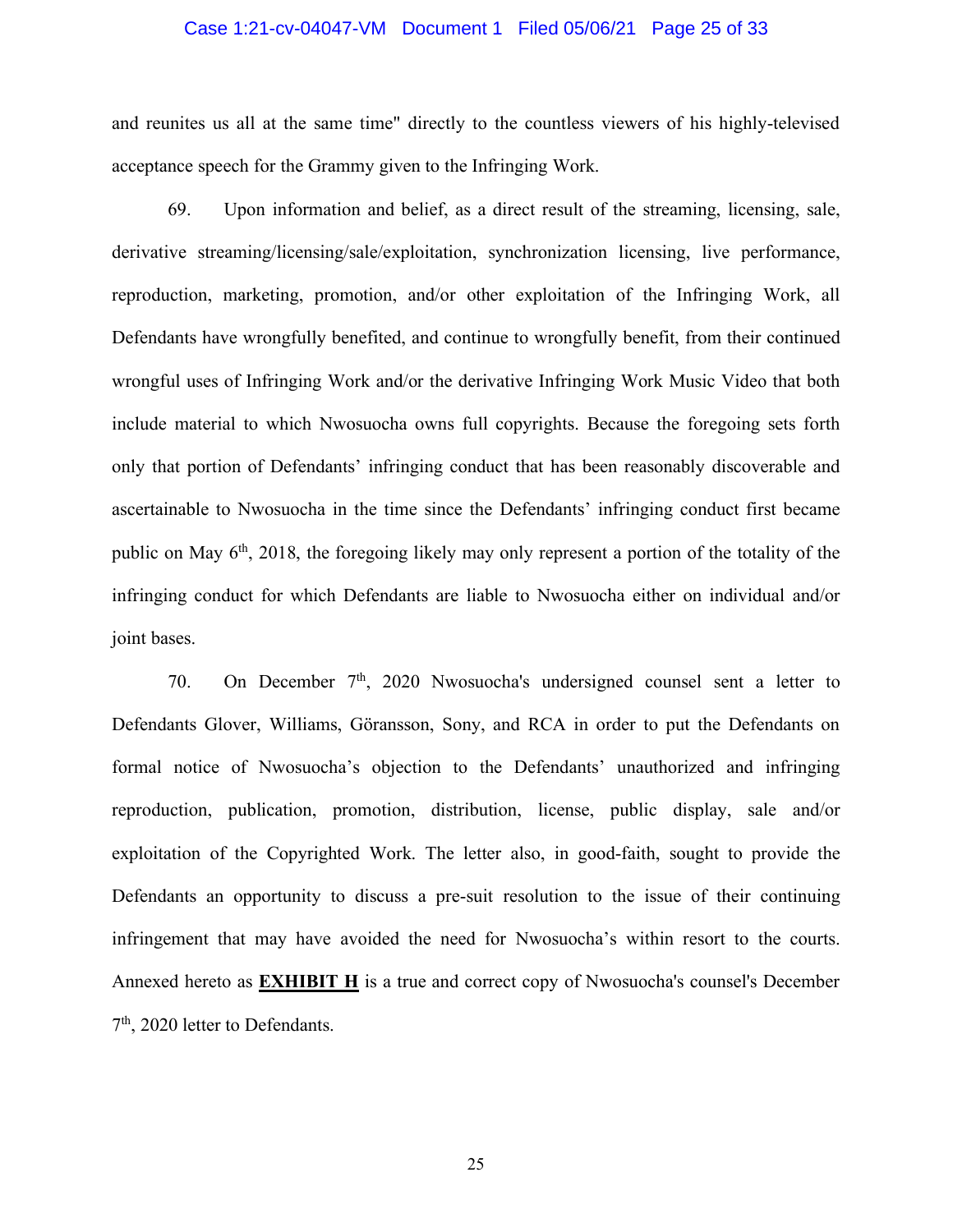#### Case 1:21-cv-04047-VM Document 1 Filed 05/06/21 Page 26 of 33

71. Nwosuocha's counsel received no response to the December  $7<sup>th</sup>$ , 2020 letter from any of the Defendants except Defendant Glover, whose counsel, Jonathan D. Davis, Esq. ("Mr. Davis"), reached out to the undersigned to ask for materials supporting Nwosuocha's copyright claims, such as Dr. Swanson's report, for Defendant Glover's review. On February 16<sup>th</sup>, 2021, given that Defendant Glover had opened the lines of communication but still had failed to demonstrate an intent to cure, or even temporarily mitigate, the continuing global infringement of Nwosuocha's Copyrighted Work, the undersigned sent Mr. Davis a cease and desist letter demanding that Defendant Glover immediately cease all of his infringing conduct with respect to the Copyrighted Work, destroy all infringing materials in his possession, custody, and control, and provide Nwosuocha with a full accounting of all proceeds he derived from the Infringing Work. Annexed hereto as **EXHIBIT I** is a true and correct copy of Nwosuocha's counsel's February 16<sup>th</sup>, 2021 cease and desist letter. In good-faith, and hoping to convince Defendant Glover to begin abating the continuing infringement of the Copyrighted Work as soon as possible, Nwosuocha also soon thereafter provided Mr. Davis with the corroborative materials he requested for Glover's review.

72. Despite the foregoing two letters sent by Nwosuocha's counsel, as well as Nwosuocha's counsel's good-faith communications with and informal document disclosure to Glover's counsel, to date none of the Defendants have communicated to Nwosuocha any intention on their parts to cease, desist, and/or otherwise cure any of their continuing willful infringing conduct with respect to the Copyrighted Work. Nwosuocha is not aware of any evidence otherwise demonstrating that any of the Defendants have or will cease, desist, and/or otherwise cure their massive ongoing global infringement of the Copyrighted Work. Given that the notice provided by Nwosuocha was received by Defendants Glover, Williams, Göransson,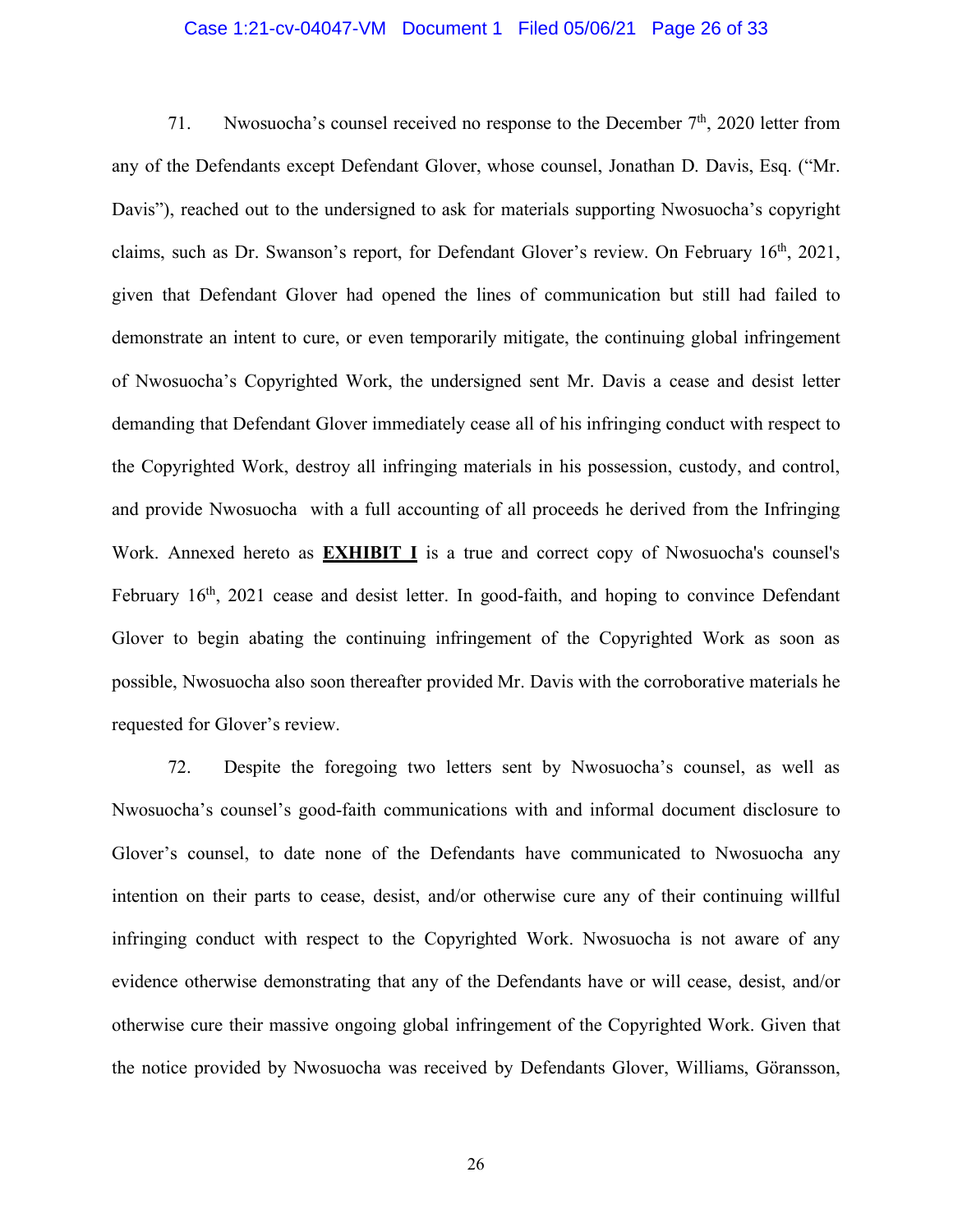#### Case 1:21-cv-04047-VM Document 1 Filed 05/06/21 Page 27 of 33

Sony, and RCA, the remaining co-defendants (as Defendants Glover's, Williams', and Göransson's publishers and/or record labels and/or distributors, and/or parent corporations thereof) had reasonable opportunity and cause to learn of Nwosuocha's notice from Defendants Glover, Williams, Göransson, Sony Music, and/or RCA. Accordingly, because Nwosuocha's notice clearly set forth his objection to the Defendants' continuing infringement, the Defendants' continuing infringement after that notice is evidence of the willfulness with which they continue to engage in their infringement.

73. As a result of Defendants' actions described above, Nwosuocha has been directly damaged, and is continuing to be damaged, by Defendants' willful unauthorized and infringing reproduction, publication, promotion, distribution, license, public display, sale and/or exploitation of the Copyrighted Work. Defendants have never accounted to or otherwise paid Nwosuocha for their unauthorized use of the Copyrighted Work.

# **FIRST CAUSE OF ACTION (DIRECT, CONTRIBUTORY, AND VICARIOUS COPYRIGHT INFRINGEMENT AGAINST ALL DEFENDANTS) (17 U.S.C. § 101,** *et seq***.)**

74. Nwosuocha repeats and re-alleges each of the foregoing paragraphs as though fully set forth herein.

75. Nwosuocha is the sole and exclusive owner of the U.S. Copyright in all rights, titles, and interests in the Copyrighted Work, "Made in America" as written and recorded by Nwosuocha.

76. The Defendants' unauthorized reproduction, distribution, public performance, display, creation of derivative works, and other exploitation and/or misappropriation of the Copyrighted Work infringes Nwosuocha's exclusive rights in violation of the Copyright Act, 17 U.S.C. § 101 *et seq*.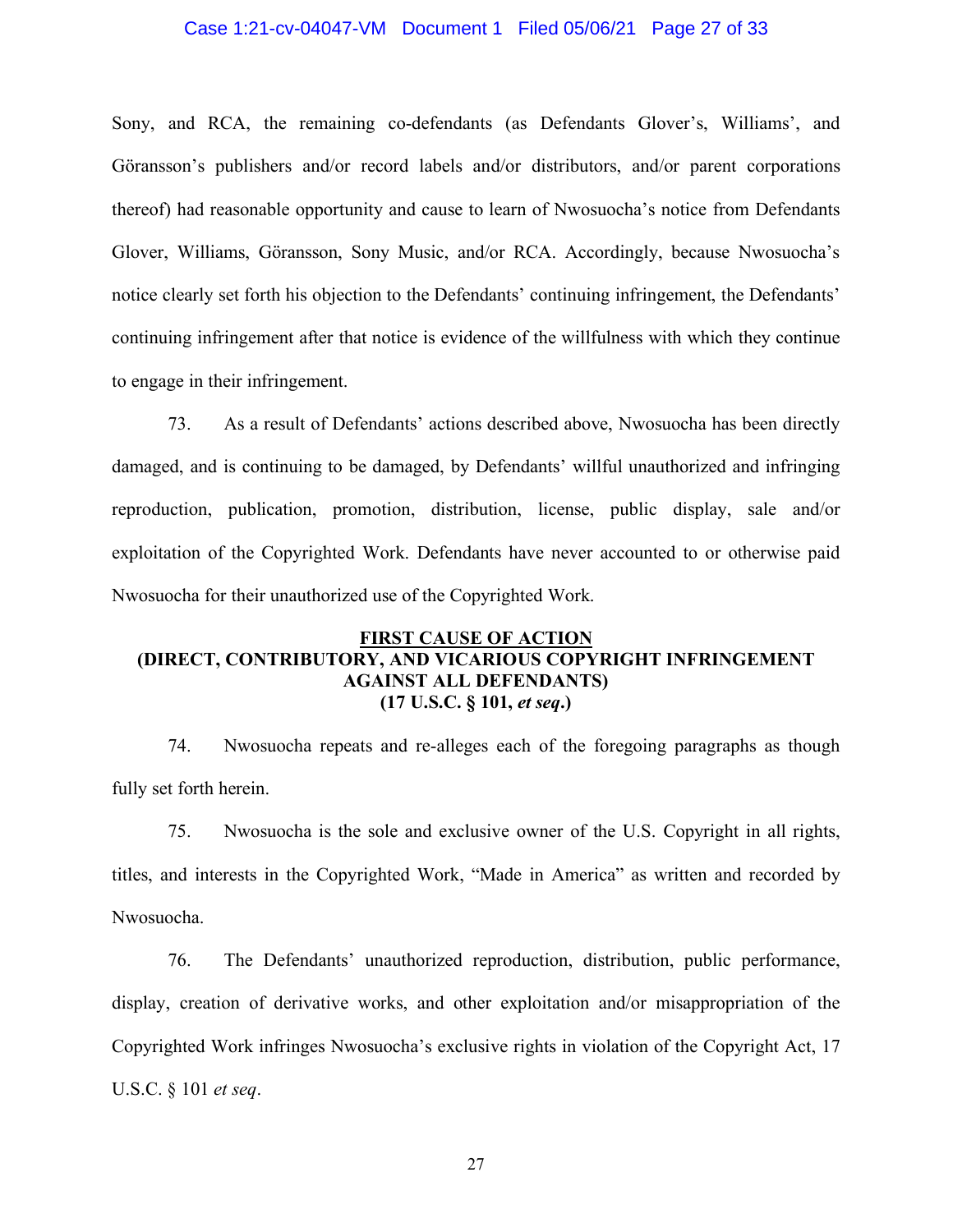### Case 1:21-cv-04047-VM Document 1 Filed 05/06/21 Page 28 of 33

77. The Defendants did not seek or receive permission to copy and/or interpolate any portion of the Copyrighted Work into the Infringing Work, "This is America."

78. The Defendants' conduct has at all times been knowing, willful, and with complete disregard for Nwosuocha's rights.

79. As a direct and/or proximate cause of the Defendants' wrongful conduct, Nwosuocha has been irreparably harmed.

80. The Infringing Work copies quantitatively and qualitatively distinct, important, and recognizable portions and/or elements of the Copyrighted Work.

81. Specifically, the Infringing Work copies distinctive and important vocal elements of the composition and performance embodied in the Copyrighted Work.

82. The central inclusion of the foregoing important vocal elements from the Copyrighted Work in the Infringing Work has greatly enhanced the musical and financial value of the Infringing Work.

83. From the date of the creation of the Infringing Work, all of the Defendants have infringed Nwosuocha's copyright interest in the Copyrighted Work including: (a) by substantially copying and publicly performing, or authorizing the copying and public performances, including publicly performing the Infringing Work at radio, live concerts, and on film, video, television, and otherwise; (b) by authorizing and/or playing a role in the facilitation of the reproduction, distribution and sale of records and digital downloads containing the Infringing Work through the execution of licenses, and/or actually selling, manufacturing, and/or distributing the Infringing Work through various sources; (c) by substantially copying and participating in the related marketing and promotion of the sale of the records, videos, tickets to concerts and other performances, and other merchandise; and (d) by participating in and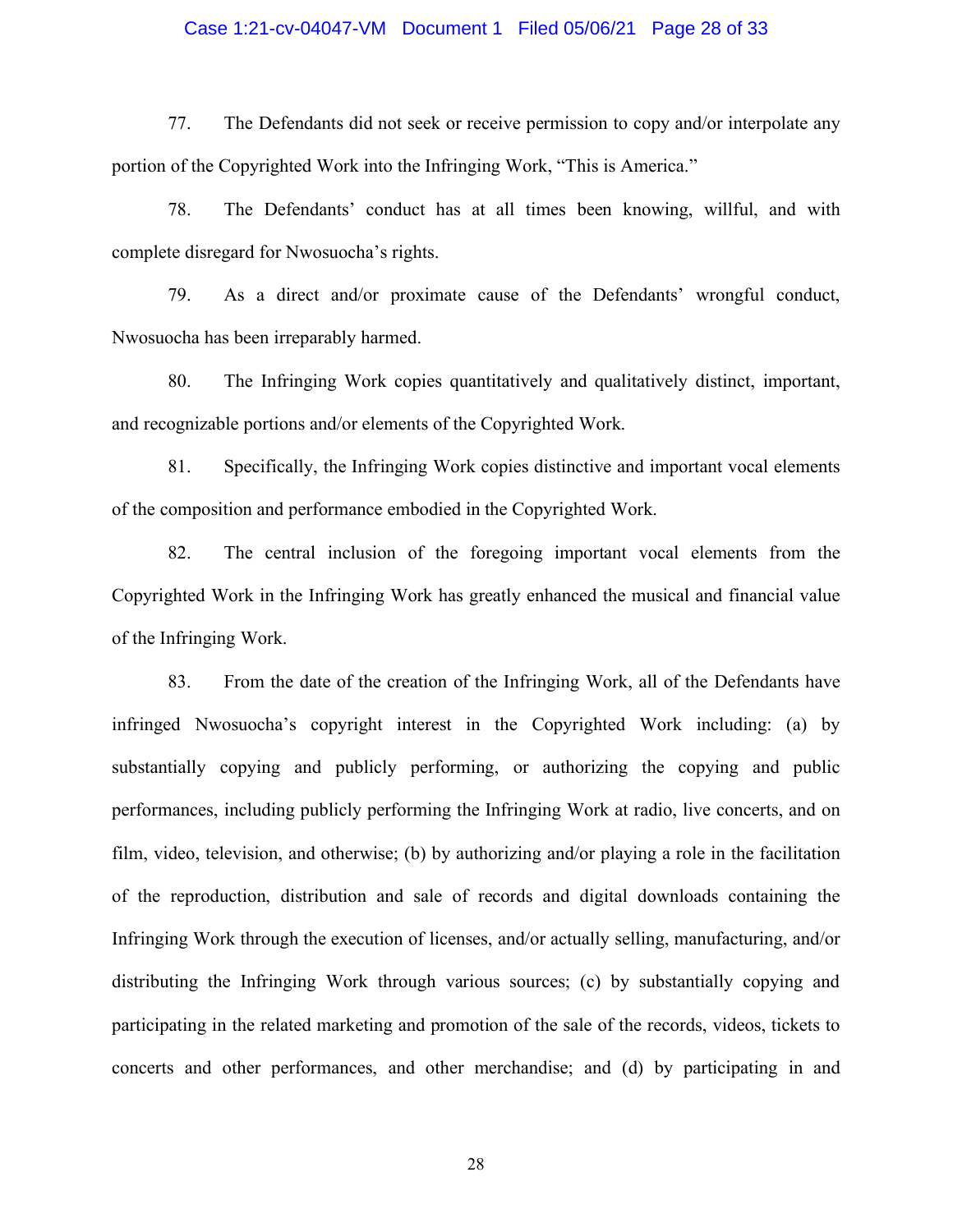#### Case 1:21-cv-04047-VM Document 1 Filed 05/06/21 Page 29 of 33

furthering the aforementioned infringing acts, and/or sharing in the proceeds therefrom, all through substantial use of elements of the Copyrighted Work in and as part of the Infringing Work, packaged in a variety of configurations and digital downloads, mixes and versions, and performed in a variety of ways including via radio, streaming services, concerts, film, video, television, and/or otherwise.

84. Nwosuocha has received no songwriter credit and no copyright ownership interests in and for any exploitations of the Infringing Work or any of the works associated with the Infringing Work.

85. The infringement by the Defendants has been, and continues to be, willful and knowing.

86. With knowledge of the infringement, the Defendants have induced, caused, or materially contributed to the infringing conduct of others, such that they should be found to be contributorily liable.

87. The Defendants had the right and ability to control other infringers and have derived a direct financial benefit from that infringement such that the Defendants should be found vicariously liable.

88. The infringement is continuing, as the Infringing Work continues to be sold, licensed, performed, displayed, merchandised, and/or otherwise used and/or exploited by the Defendants or their agents.

89. As a direct and proximate result of the conduct of the Defendants, Nwosuocha has suffered actual damages including lost profits, lost opportunities, and loss of goodwill, while Defendants have profited in the amount of hundreds of millions of dollars and to be determined at trial from their infringement.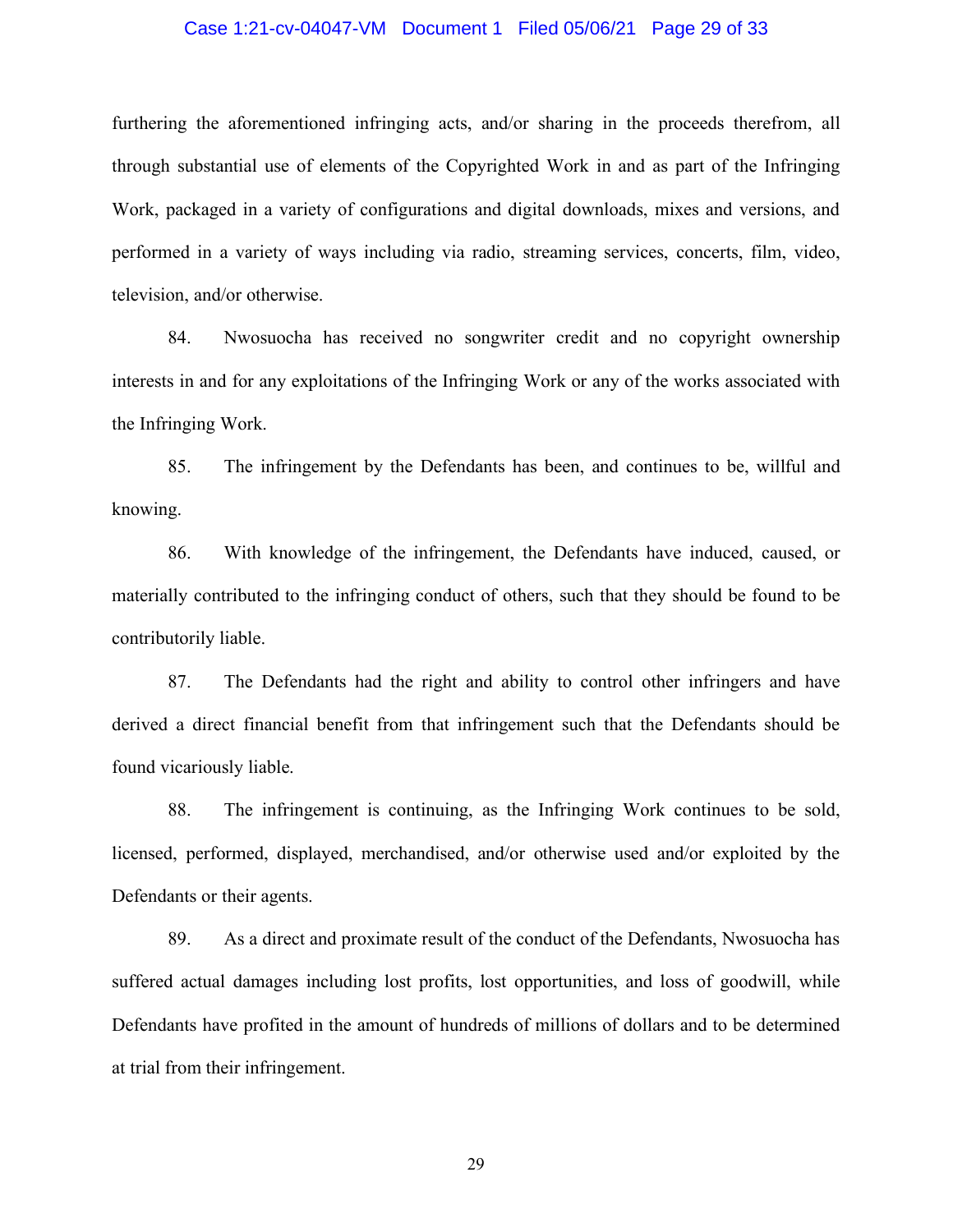#### Case 1:21-cv-04047-VM Document 1 Filed 05/06/21 Page 30 of 33

90. Pursuant to 17 U.S.C. § 504(b), Nwosuocha is entitled to damages including the substantial profits of the Defendant, as will be proven at trial.

91. In the alternative, pursuant to 17 U.S.C. § 504(c), Nwosuocha is entitled to the maximum statutory damages of \$150,000 per infringement, since the Defendants' willful and continuing infringement occurred after Nwosuocha's full-owned copyrights in the Copyrighted Work were registered and after the Copyrighted Work had been published and made widely publicly-accessible.

92. Nwosuocha is entitled to his costs, including reasonably attorneys' fees, pursuant to 17 U.S.C. § 505.

93. Defendants' conduct is causing, and unless enjoined by this Court, will continue to cause Nwosuocha irreparable injury that cannot be fully compensated or measured in monetary terms. Nwosuocha has no adequate remedy at law. Pursuant to 17 U.S.C. § 502, Nwosuocha is entitled to a permanent injunction prohibiting the reproduction, distribution, sale, public performance, or other use or exploitation of the Infringing Work, including all derivatives thereof, in any and all formats, configurations and/or media.

#### **RELIEF REQUESTED**

**WHEREFORE**, Nwosuocha respectfully requests that judgment be entered against the enumerated Defendants, as follows:

A. A declaration that Defendants have willfully infringed Nwosuocha's Copyrighted Work in violation of the Copyright Act;

B. A declaration that Defendants are directly, vicariously and/or contributorily liable for copyright infringement, as applicable;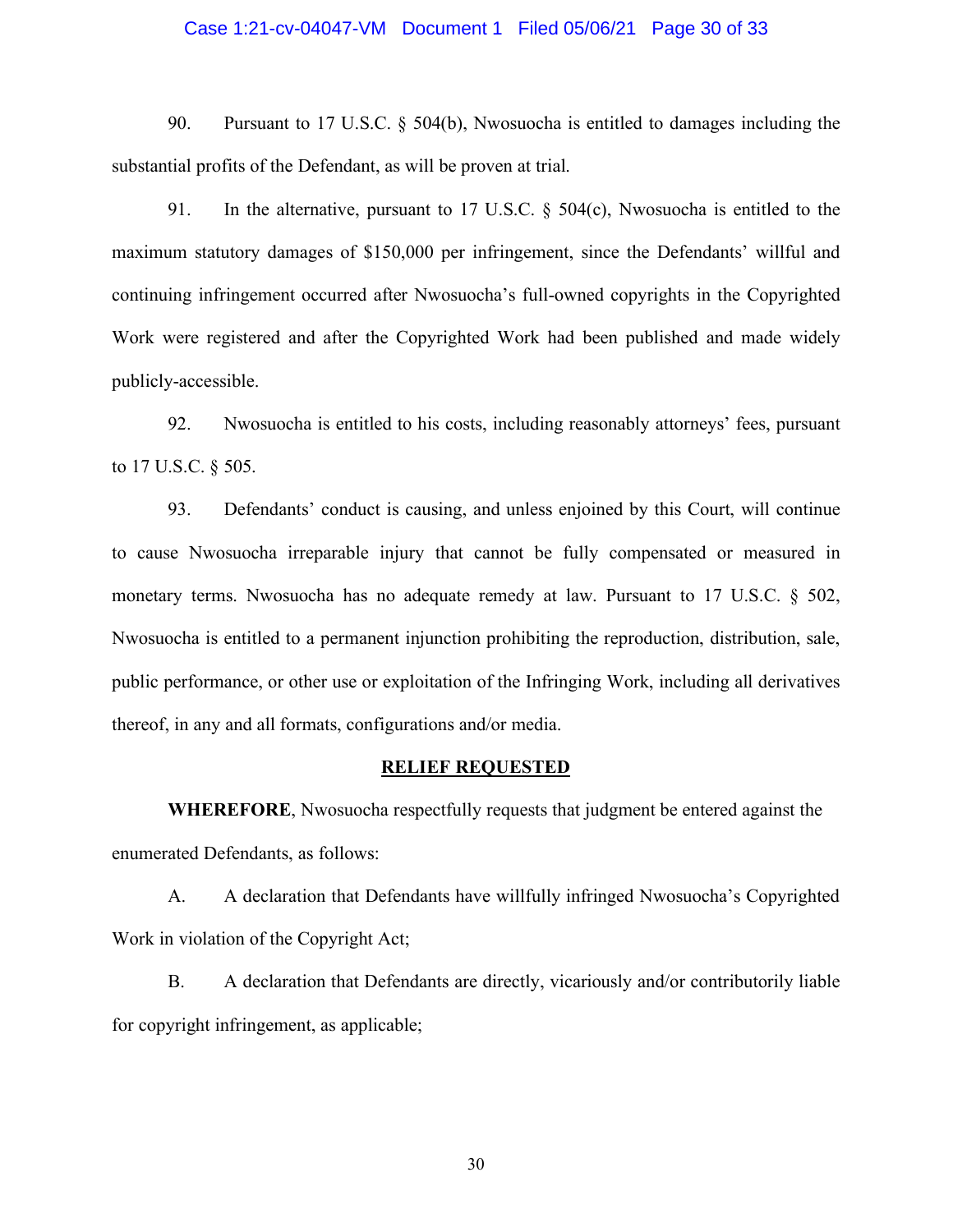# Case 1:21-cv-04047-VM Document 1 Filed 05/06/21 Page 31 of 33

C. A permanent injunction requiring Defendants and their agents, employees, officers, attorneys, successors, licensees, partners, and assigns, and all persons acting in concert or participation with each or any one of them, to cease directly and directly infringing, and causing, enabling, facilitating, encouraging, promoting, inducing, and/or participating in the infringement of any of Nwosuocha's rights protected by the Copyright Act;

D. An award of damages pursuant to 17 U.S. § 504(b), including actual damages, and the profits of the Defendants as will be proven at trial, including all profits and damages from exploitation of the Copyrighted Work domestically and internationally, as well as any and all profits and damages in the following categories attributable to the infringement, including but not limited to:

- (1) Record sales;
- (2) Downloads;
- (3) Ringtones;
- (4) Ringback tones;
- (5) Public performance revenues;
- (6) Digital revenue;
- (7) Streaming revenue;
- (8) Synchronization licensing;
- (9) Merchandising;
- (10) Public appearances;
- (11) Endorsements;
- (12) Sponsorships;
- (13) Spokesperson work;
- (14) Touring revenue;
- (15) Advertising revenue;
- (16) Appearance fees;
- (17) Name and likeness income and increase in value;
- (18) Rights of publicity income and increase in value;
- (19) Increased value in all Defendants' publishing and/or record company and/or companies;
- (20) Increased value of all Defendants' catalogues;
- (21) Increased value of music publishing and/or record royalties and rights;
- (22) Increased value of social media rights, accounts and value;
- (23) Increased goodwill;
- (24) Promotional value;
- (25) Increased value of royalty rate for record deals;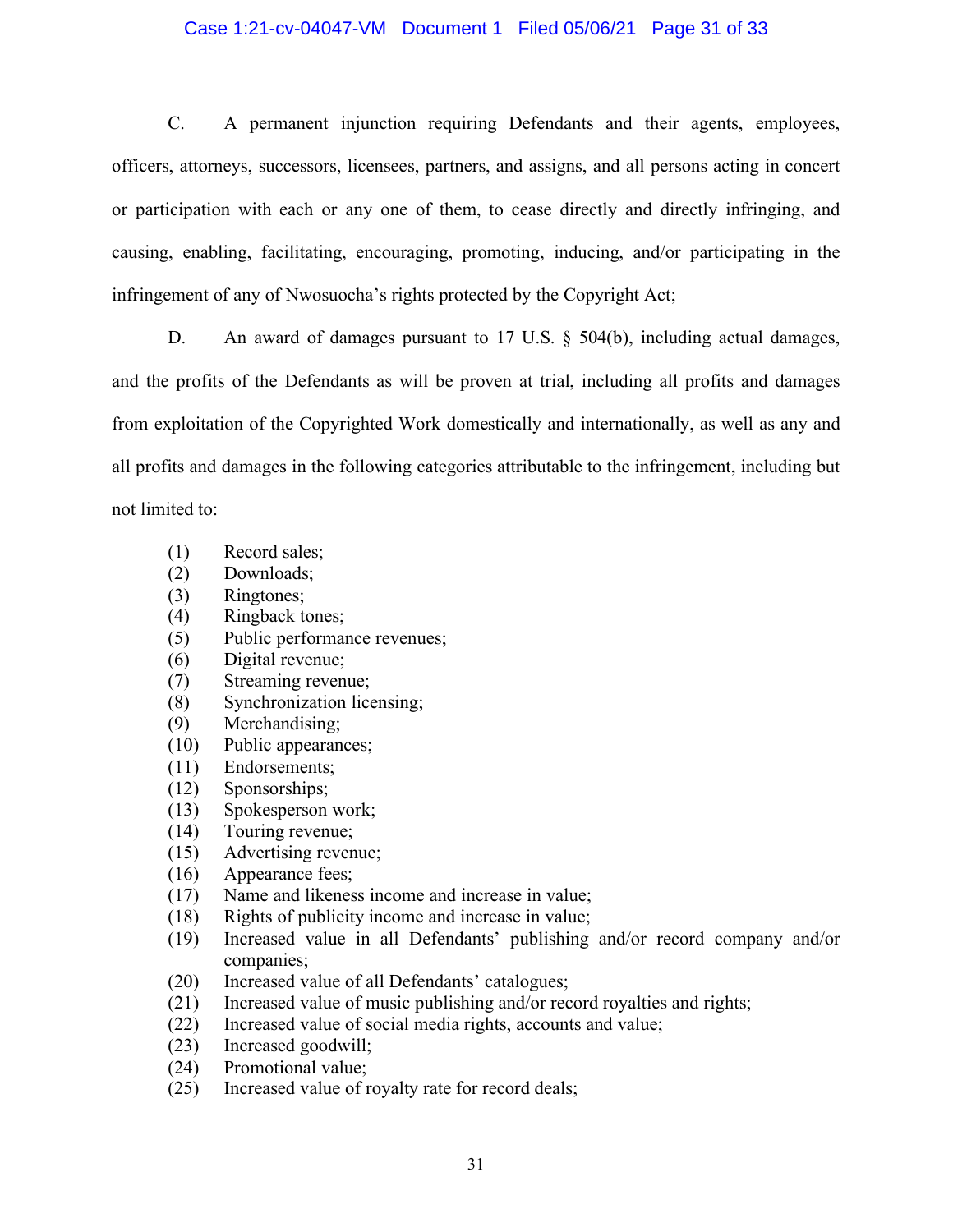- (26) Increased value in distribution deals, negotiating power and reduction in costs;
- (27) Value of obtaining lower cost of administration fees and/or increased advances for publishing deals;
- (28) Value of obtaining better terms for record company advances and terms and multi-record deals;
- (29) Value of obtaining better terms of publishing and/or recorded master deals for the existing catalogue and for future works of Defendants Glover, Williams, and Göransson;
- (30) Increased value in negotiating 360 deals with record companies and/or publishers;
- (31) Sheet music sales and sheet folio income;
- (32) Any and all music publisher income;
- (33) Any and all record master income;
- (34) Any and all record income;
- (35) Any and all SoundExchange, BMI, ASCAP, PRS, SESAC, PPL, SOCAN, MCPS, Harry Fox Agency, and any and all collection society, mechanical society and performance society income worldwide;
- (36) Any and all producer royalty income;
- (37) Any and all arrangement income;
- (38) Any and all income derived from any existing medium or any medium hereinafter developed worldwide;
- (39) Any and all income from any new collection society and/or collection agency to be created anywhere in the world, including by the U.S. Congress under the Music Modernization Act;
- (40) Any and all income from any society to which any Defendant belongs or joins in the future;
- (41) Any and all income and/or residuals from SAG-AFTRA;
- (42) Any and all income from Apple, iTunes, Amazon, Spotify, Pandora, Rhapsody, and any and all download and streaming services; and
- (43) Any and all of Defendants' equity interests in Spotify, and any other music streaming or download services or companies in which one or more Defendant has an interest, as it relates to the value from the inclusion of the infringing song in the service.
- E. In the alternative, an award of statutory damages, pursuant to 17 U.S. § 504(c), in

the amount of \$150,000 for each act of infringement;

- F. An award of compensatory and special damages in accordance with proof at trial;
- G. An award of attorneys' fees and full costs pursuant to 17 U.S. § 505 and under

other applicable law;

- H. For pre-judgment and post-judgment interest according to law, as applicable; and
- I. For such other and further relief as this Court may deem just and proper.